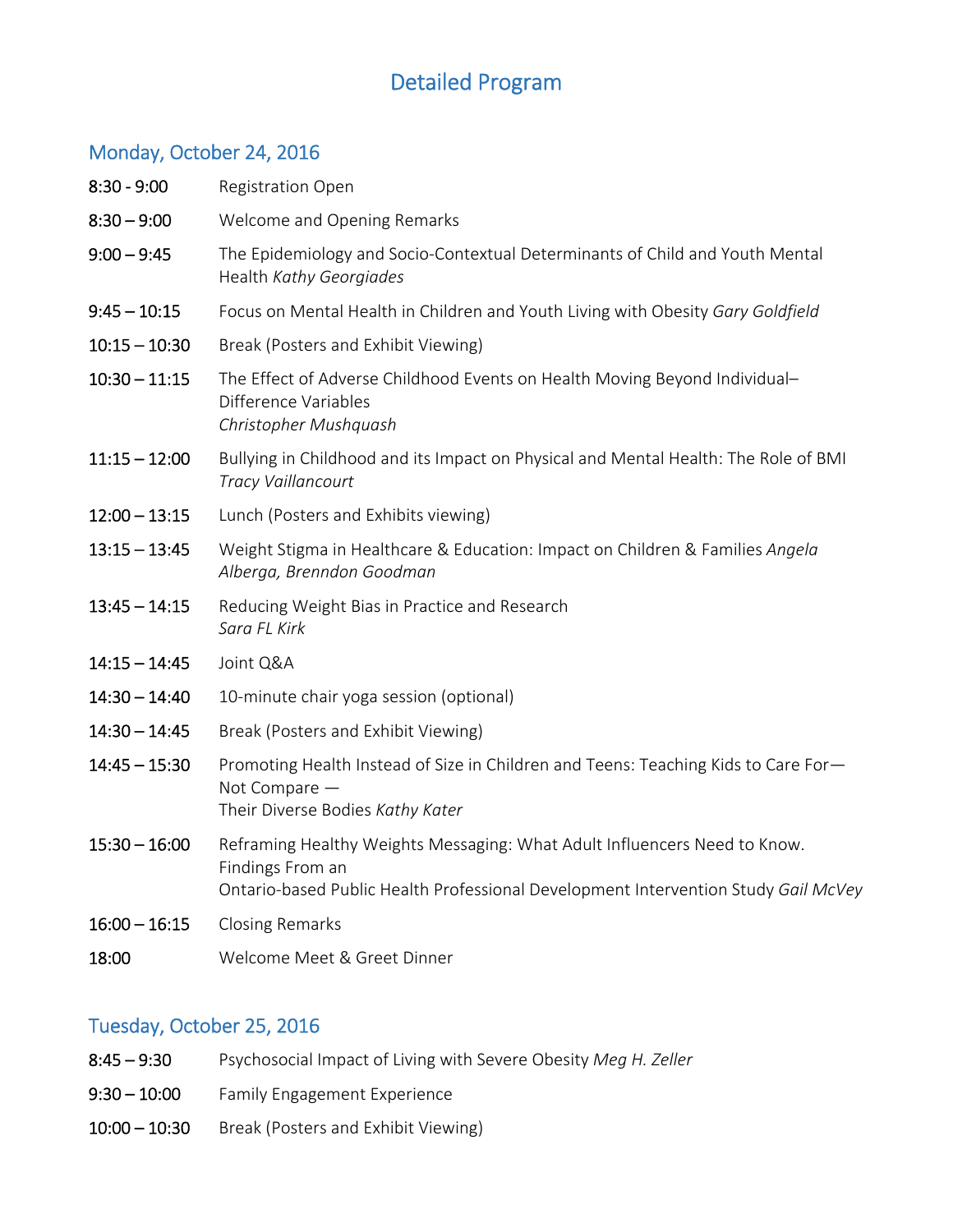#### $10:30 - 12:30$ CONCURRENT SESSION A

A1/B1 Pediatric Obesity: The Essentials for Helping Without Harming *Anna Aylett, Laurie Clark, Stasia Hadjiyannakis, Jane Rutherford* 

A2I Importance of Sleep for Mental and Physical Health *Jean–Philippe Chaput* 

 A2II Excessive Technology Use and Its Impact on Physical and Mental Health *Lisa Pont* \_\_\_\_\_\_\_\_\_\_\_\_\_\_\_\_\_\_\_\_\_\_\_\_\_\_\_\_\_\_\_\_\_\_\_\_\_\_\_\_\_\_\_\_\_\_\_\_\_\_\_\_\_\_\_\_\_\_\_\_\_\_\_\_\_\_\_\_\_

\_\_\_\_\_\_\_\_\_\_\_\_\_\_\_\_\_\_\_\_\_\_\_\_\_\_\_\_\_\_\_\_\_\_\_\_\_\_\_\_\_\_\_\_\_\_\_\_\_\_\_\_\_\_\_\_\_\_\_\_\_\_\_\_\_\_\_\_\_

- A3I Building a Health and Wellness Clinic with Patients and Families: The Application of Experience–based Co–design to Paediatric Weight Management *Jennifer Green*
- A3II Moving Towards Consensus on Weight Bias Reduction Messages and Strategies *Ximena Ramos Salas*

A3III Children's Eating Behavior Questionnaire: Associations with Body Composition and Lifestyle Behaviors in Overweight and Obese Prepubescent Children *Tamara Cohen* 

A3Iv Subclinical Atherosclerosis in Children Enrolled in Weight Management Jenifer Li

A3v Attitudes Toward Collaboration Among Agencies Promoting Healthy Weights Among Urban First Nations and Métis Children and Families *Ornell Douglas, Dana Zummach* 

A3vI Pathways to Overeating in Children and Adolescents with Obesity *Hayyah Clairman*

12:30 – 13:30 Lunch (Posters and Exhibits viewing)

#### 13:30 – 15:00 CONCURRENT SESSION B

B1/ A1 Pediatric Obesity: The Essentials for Helping Without Harming (Cont'd)

\_\_\_\_\_\_\_\_\_\_\_\_\_\_\_\_\_\_\_\_\_\_\_\_\_\_\_\_\_\_\_\_\_\_\_\_\_\_\_\_\_\_\_\_\_\_\_\_\_\_\_\_\_\_\_\_\_\_\_\_\_\_\_\_\_\_\_\_

B2I Children with Physical and Intellectual Disabilities *Amy McPherson* 

B2II Psychopharmacology and Pediatric Obesity *Dina Panagiotopoulos* 

B3 Motivational Interviewing, Health Behaviours and Body Image–How They Work Together  *Elizabeth Dettmer, Annick Buchholz*

*\_\_\_\_\_\_\_\_\_\_\_\_\_\_\_\_\_\_\_\_\_\_\_\_\_\_\_\_\_\_\_\_\_\_\_\_\_\_\_\_\_\_\_\_\_\_\_\_\_\_\_\_\_\_\_\_\_\_\_\_\_\_\_\_\_\_\_\_* 

- $15:00 15:10$  10-minute chair yoga session
- 15:00 15:15 Break (Posters and Exhibit Viewing)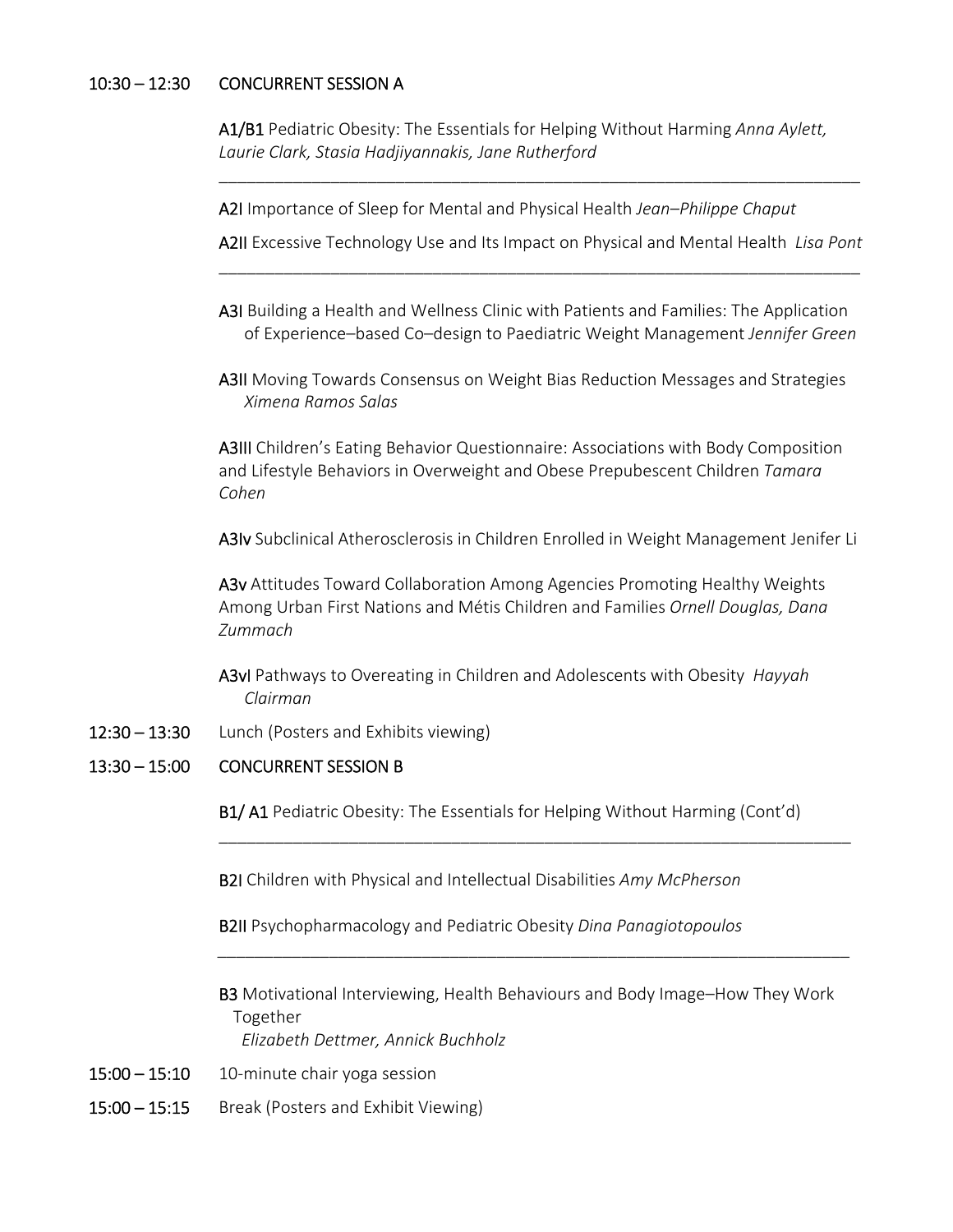- 15:15 15:45 Pediatric Weight Management Through Ellyn Satter's Division of Responsibility in Feeding *Anna Aylett*
- 15:45 16:15 Parenting and Limit Setting as Agents of Change in Chronic Disease Prevention *Anne Wareham*
- 16:15 Poster Session | Wine and Cheese Reception

#### Wednesday. October 26, 2016

- 8:45 9:30 Families as Agents of Change: Engaging the Whole Family in Weight Management *Joseph Skelton*
- 9:30 10:15 Obesity, a Marker of Colonial Violence *Barry Lavallee*
- 10:15 10:45 Break (Posters and Exhibit Viewing)
- 10:45 11:45 The Role of Strengths and Resiliency is Overcoming Challenges with Personal Weight in Children and Youth *John Lyons*
- 11:45 12:00Closing Remarks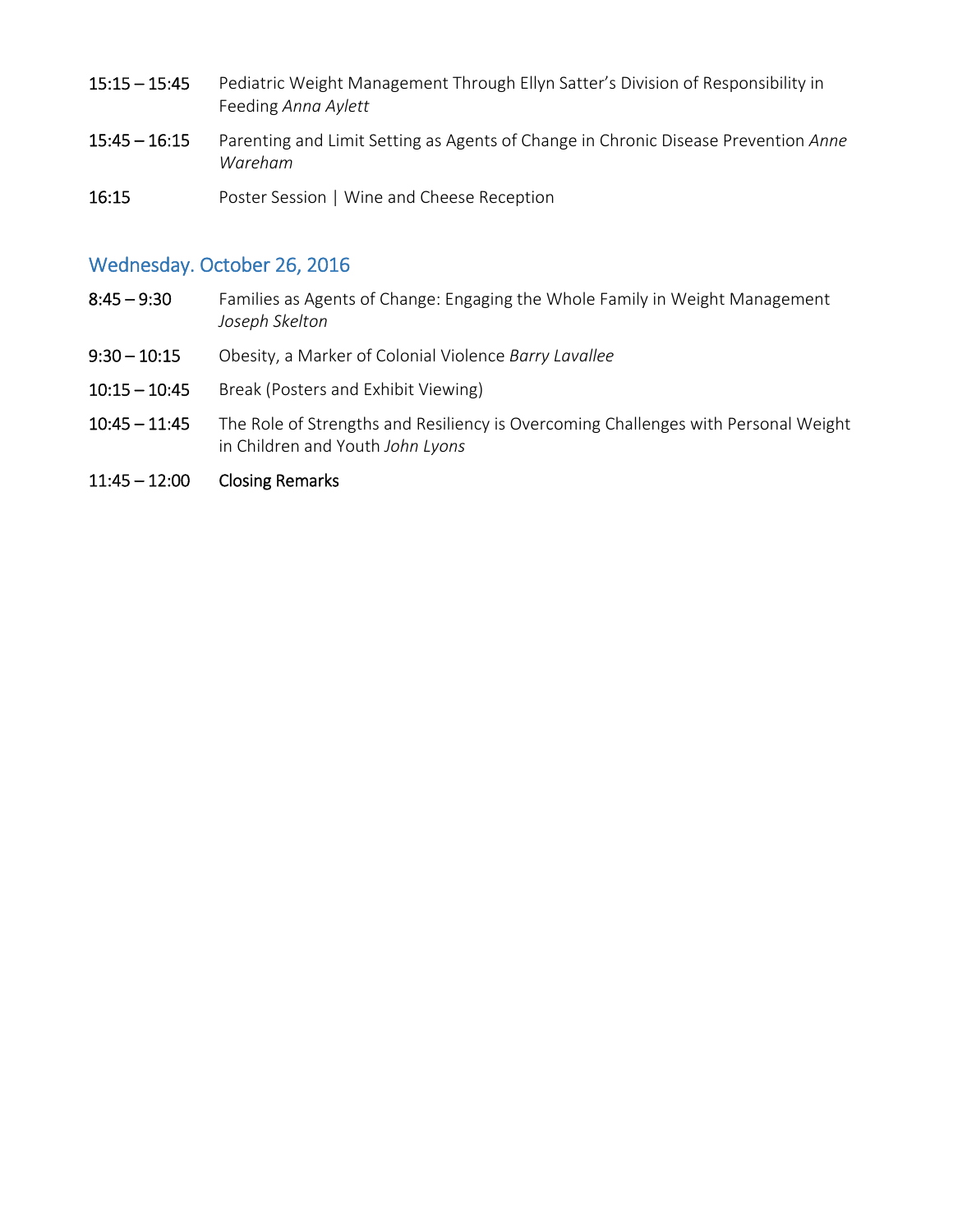# Planning Committee

Stasia Hadjiyannakis, Co-Chair, MD, FRCPC, Pediatric Endocrinologist, Centre for Healthy Active Living (CHAL); Clinical Investigator, Children's Hospital of Eastern Ontario Research Institute, Ottawa, ON

Annick Buchholz, Co-Chair, Clinical Psychologist, Centre for Healthy Active Living (CHAL); Clinical Investigator, Children's Hospital of Eastern Ontario Research Institute, Ottawa, ON

Geoff D.C. Ball, PhD, RD; Associate Professor, Department of Pediatrics, University of Alberta; Director, Pediatric Centre for Weight and Health, Stollery Children's Hospital, Edmonton, AB

Tracey Bridger, MD, FRCPC, Associate Professor of Paediatrics, Memorial University/Pediatric Endocrinologist, Medical Director Janeway Lifestyle Program, Janeway Child Health Centre, St. John's, NL

Laurie Clark, C. Psych, Clinical Psychologist, Centre for Healthy Active Living, Children's Hospital of Eastern Ontario; Clinical Investigator, CHEO Research Institute; Clinical Professor, School of Psychology, University of Ottawa, Ottawa, ON

Elizabeth Dettmer, PhD, C. Psych, Psychologist, Sick Kids Team Obesity Program (STOMP), The Hospital for Sick Children, Toronto, ON

Katia Despot, Senior Education Manager, Interprofessional Continuing Education, University of British Columbia, Vancouver, BC

Gary Goldfield, PhD, Registered Clinical Psychologist; Senior Scientist, HALO group, CHEO Research Institute; Associate Professor, Departments of Pediatrics, Human Kinetics, Psychology and Population Health, University of Ottawa; Adjunct Research Professor, Psychology, Carleton University; Ottawa, ON

Jonathan McGavock, PhD, Associate Professor, Department of Pediatrics and Child Health, Faculty of Medicine, University of Manitoba, Winnipeg, MB

Amy McPherson, PhD, CPsychol, AFBPsS, Scientist, Participation & Inclusion, Bloorview Research Institute Assistant Professor, Dalla Lana School of Public Health & Graduate Department of Rehabilitation Science, University of Toronto, Holland Bloorview Kids Rehabilitation Hospital, Toronto, ON

Katherine Morrison, MD, FRCPC, Associate Professor, Department of Pediatrics and Medical Director Metabolism and Childhood Obesity Clinical Programs, McMaster Children's Hospital; Co-Director Metabolism and Childhood (MAC) Obesity Research Program, McMaster University, Hamilton, ON

Jane Rutherford, MSc, Exercise Specialist, Centre for Healthy Active Living, Children's Hospital of Eastern Ontario (CHEO), Ottawa, ON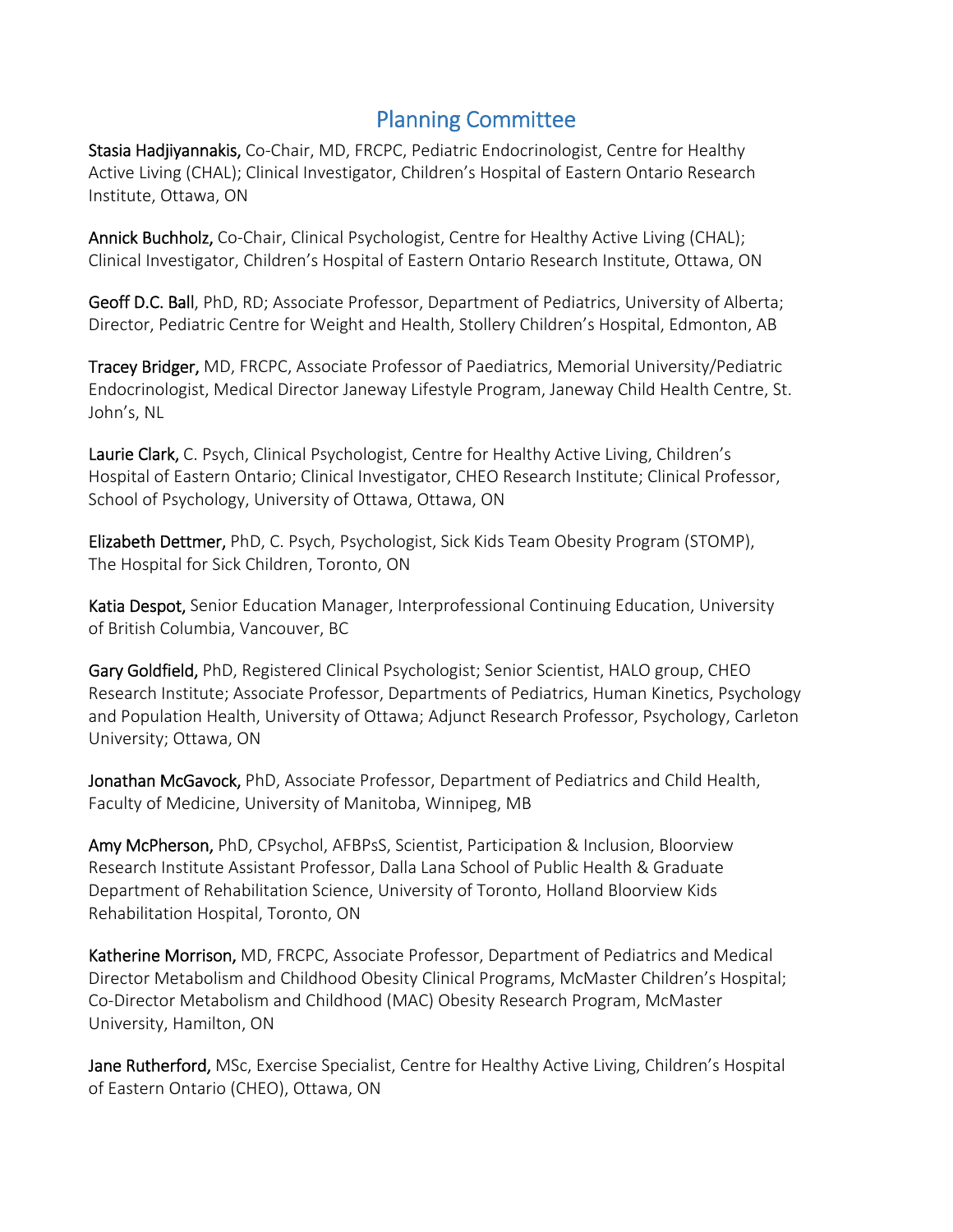# Sponsors

We would like to acknowledge with special appreciation the financial support towards this conference provided (in part) by*:* 



# **Exhibitors**

Canadian Obesity Network (CON) Canadian Society for Exercise Physiology (CSEP) The Nutrition Resource Centre (NRC) ParticiATION Healthy Together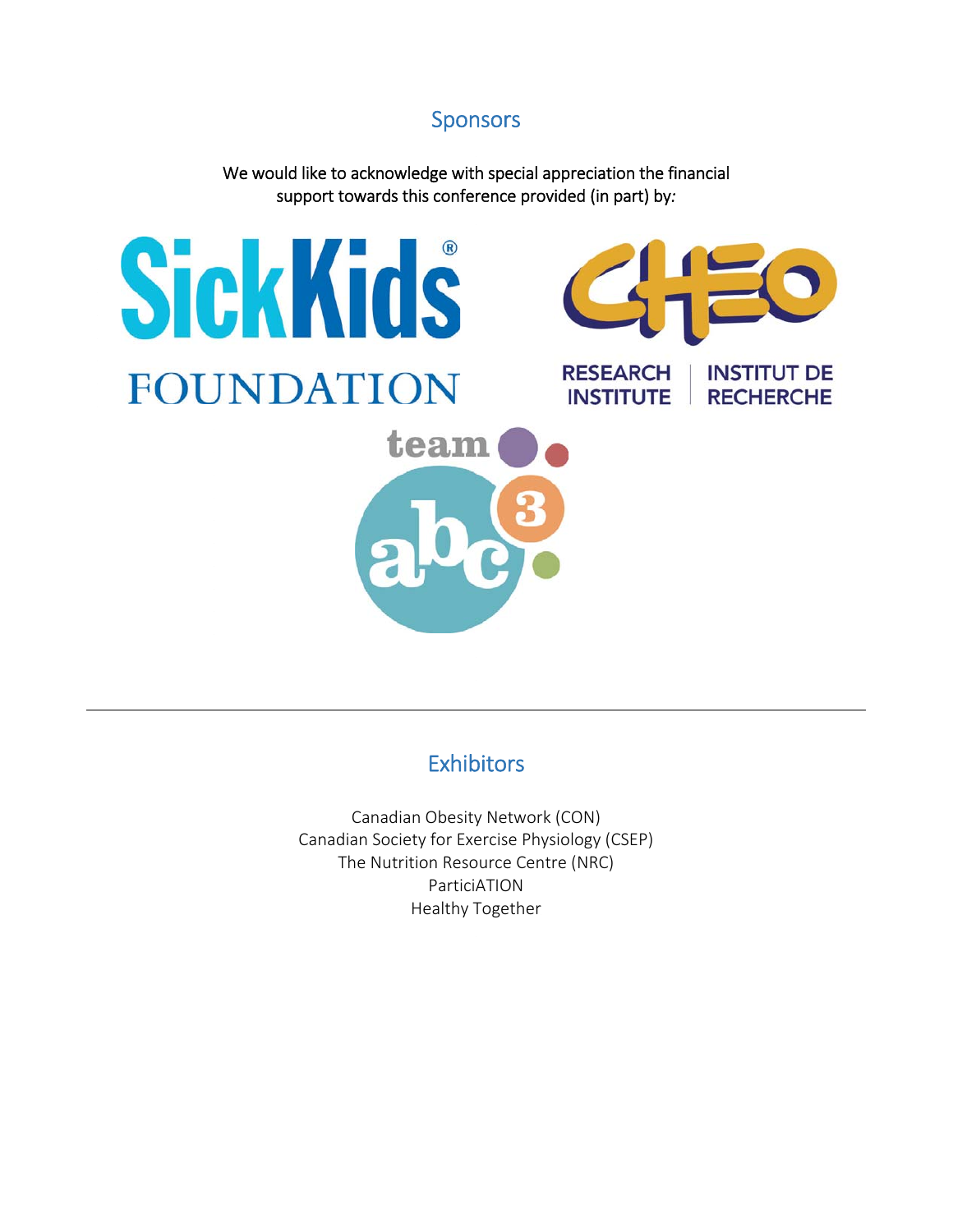### **Presenters**

Angela Alberga, PhD, Postdoctoral Scholar, Faculty of Kinesiology, University of Calgary, Calgary, AB Anna Aylett, Registered Dietitian, Centre for Health Active Living, Children's Hospital of Eastern Ontario, Ottawa, ON

Annick Buchholz, Co-Chair, Clinical Psychologist, Centre for Healthy Active Living (CHAL); Clinical Investigator, Children's Hospital of Eastern Ontario Research Institute, Ottawa, ON

Jean-Philippe Chaput, PhD, Research Scientist, Healthy Active Living and Obesity Research Group, CHEO Research Institute, Ottawa, ON

Laurie Clark, C.Psych, Clinical Psychologist, Centre for Healthy Active Living, Children's Hospital of Eastern Ontario; Clinical Investigator, CHEO Research Institute; Clinical Professor, School of Psychology, University of Ottawa, Ottawa, ON

Tamara Cohen, School of Dietetics and Human Nutrition, McGill University, Montreal, QC

Hayyah Clairman, Graduate Student, Institute of Medical Science, University of Toronto, the Hospital for Sick Children, Toronto, ON

Elizabeth Dettmer, PhD, C.Psych, Psychologist, Sick Kids Team Obesity Program (STOMP), the Hospital for Sick Children, Toronto, ON

Ornell Douglas, Project Manager, Propel Centre for Population Health Impact, Waterloo, ON

Kathy Georgiades, PhD, Associate Professor of Psychiatry & Behavioral Neurosciences, McMaster University & Offord Centre for Child Studies, Hamilton, ON

Gary Goldfield, PhD, Registered Clinical Psychologist; Senior Scientist, HALO group, CHEO Research Institute; Associate Professor, Departments of Pediatrics, Human Kinetics, Psychology and Population Health, University of Ottawa; Adjunct Research Professor, Psychology, Carleton University; Ottawa, ON

Brenndon Goodman, Patient Representative, Toronto, ON, Canada

Jennifer Green, Registered Dietitian, Trillium Health Partners, Mississauga, ON

Stasia Hadjiyannakis, Co-Chair, MD, FRCPC, Pediatric Endocrinologist, Centre for Healthy Active Living (CHAL); Clinical Investigator, Children's Hospital of Eastern Ontario Research Institute, Ottawa, ON

Jenifer Li, MSc Candidate, Department of Pediatrics, McMaster University, Hamilton, ON

Kathy Kater, LICSW, Psychotherapist, Consultant, and Author, Private Practice, North St. Paul, MN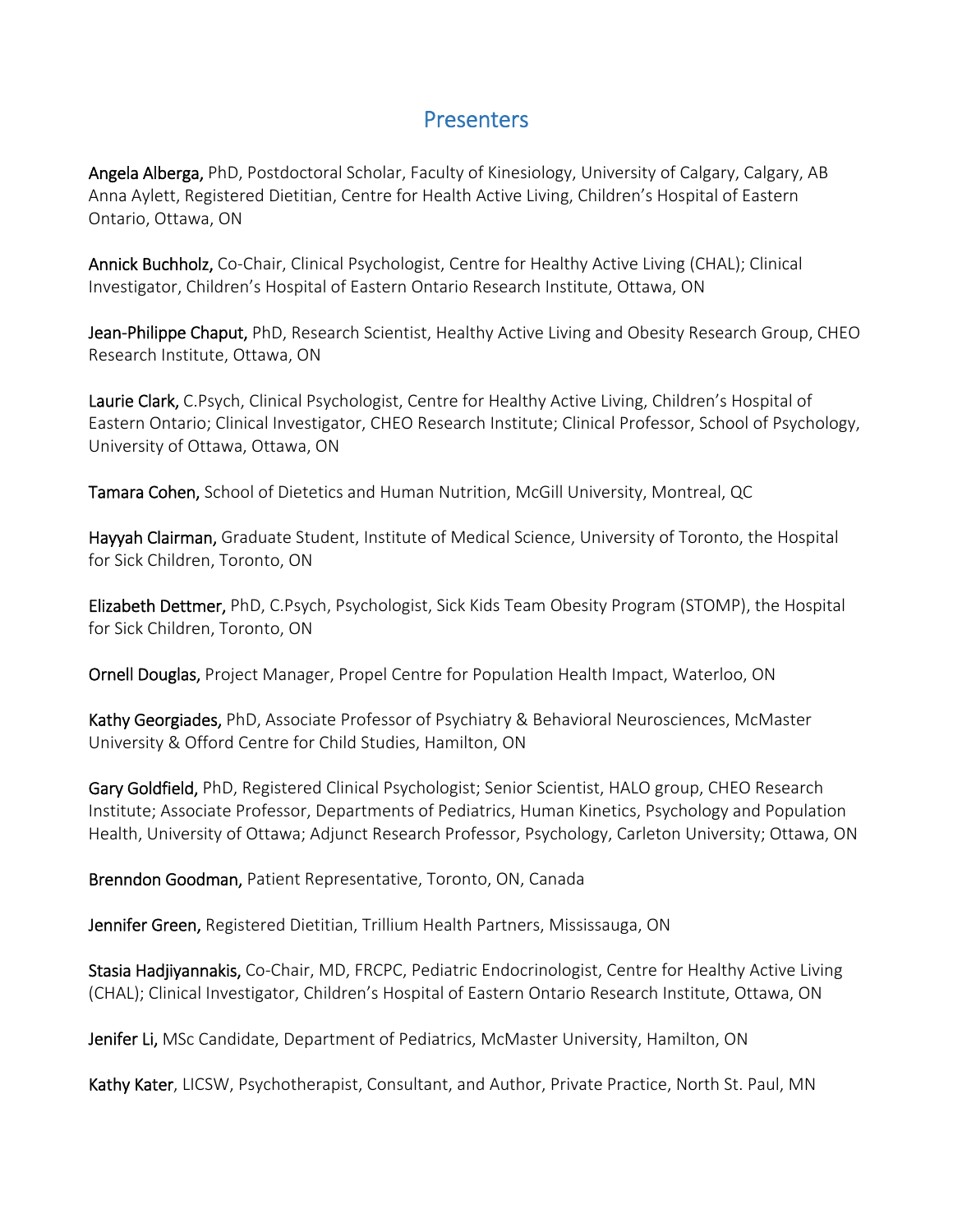Sara FL Kirk, PhD, Professor of health Promotion and Canada Research Chair, Dalhousie University and the IWK Health Centre, Halifax, NS

Barry Lavallee, MD, CCFP, FCFP, MCISc, Director, Centre for Aboriginal Health Education, University of Manitoba, Winnipeg, MB John Lyons, PhD, Senior Policy Fellow, Chapin Hall, University of Chicago (Adjunct, University of

Ottawa), Chicago, IL

Amy McPherson, PhD, CPsychol, AFBPsS, Scientist, Participation & Inclusion, Bloorview Research Institute Assistant Professor, Dalla Lana School of Public Health & Graduate Department of Rehabilitation Science, University of Toronto, Holland Bloorview Kids Rehabilitation Hospital, Toronto, ON

Gail McVey, C.Psych, Ontario Community Outreach Program for Eating Disorders, University Health Network, Toronto, ON

Christopher Mushquash, C.Psych, Canada Research Chair in Indigenous Mental Health and Addiction, Department of Psychology, Northern Ontario School of Medicine, Lakehead University, Thunder Bay, ON

Dina Panagiotopoulos, Clinical Professor, Division of Endocrinology, Department of Pediatrics, University of British Columbia, Vancouver, BC

Lisa Pont, MSW, RSW, Addiction Therapist/Trainer, CAMH, Toronto, ON

Ximena Ramos Salas, MSc, PhD Candidate, School of Public Health, Canadian Obesity Network and University of Alberta, Edmonton, AB

Joseph Skelton, MD, MS, Director, Brenner FIT (Families In Training) and Associate Professor of Pediatrics, Brenner Children's Hospital, and Wake Forest School of Medicine, Winston-Salem, NC

Tracy Vaillancourt, PhD, Professor and Canada Research Chair, University of Ottawa, Ottawa, ON

Anne Wareham, Psychologist/Program Lead, Janeway Lifestyle Program, Eastern Health, St. John's, NL

Meg H. Zeller, PhD, Professor of Pediatrics, Division of Behavioral Medicine and Clinical, Psychology Cincinnati Children's Hospital, University of Cincinnati College of Medicine, Cincinnati, OH

Dana Zummach, Project Manager, Propel Centre for Population Health Impact, Waterloo, ON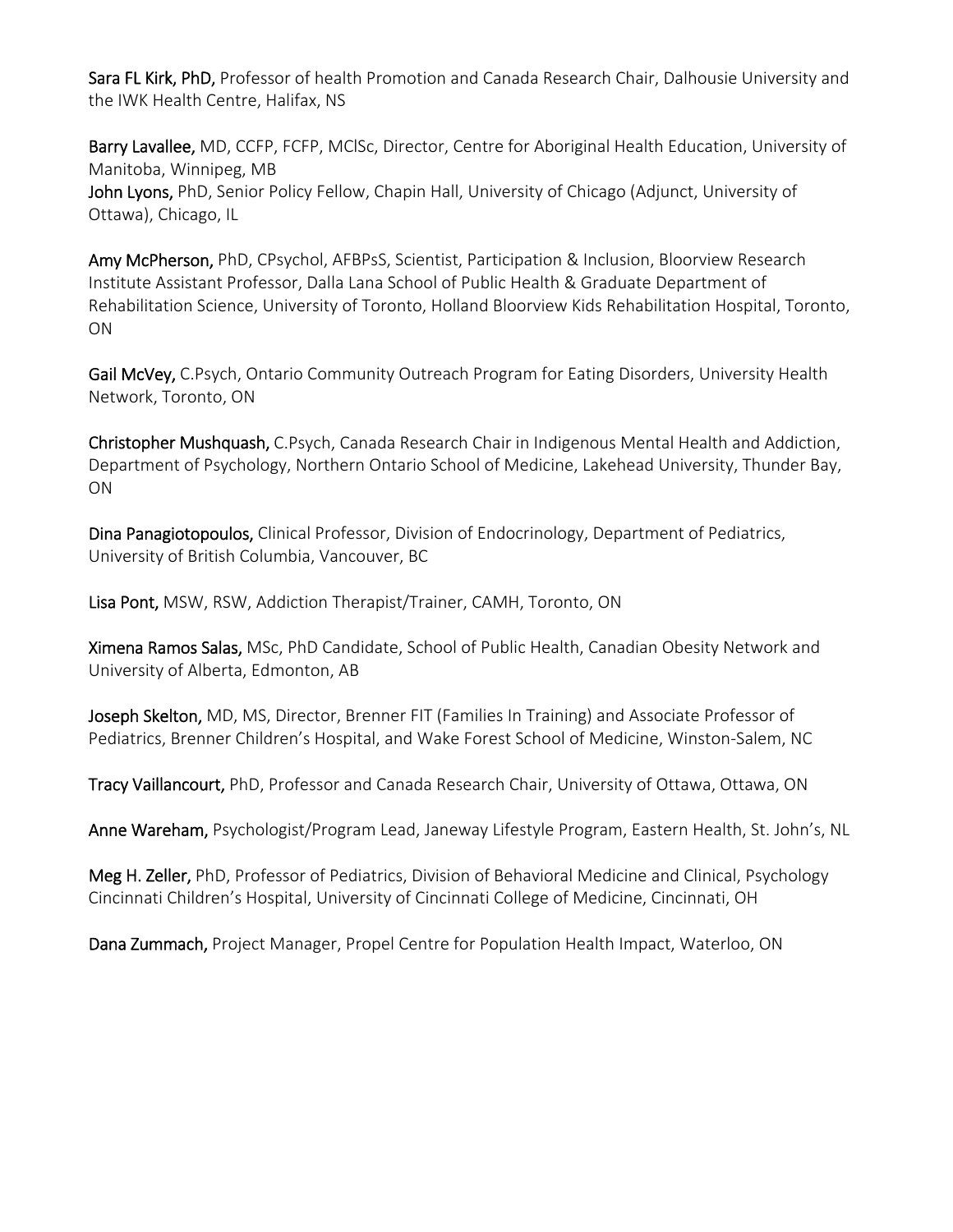## Poster Presenters

Anima Anand, PhD, Program Coordinator, the Bridge Youth & Family Services, Kelowna, BC

Jillian Avis, PhD Candidate, Department of Pediatrics, Faculty of Medicine & Dentistry, University Of Alberta, Edmonton, AB

Sanjukta Basak, MD CM FRCPC, Pediatric Endocrinologist, Department of Pediatrics, Rouge Valley Centenary Hospital, University of Toronto, Toronto, ON

Amy Beck, PhD, Clinical Child Psychologist, Children's Mercy Kansas City, Center for Children's Healthy Lifestyles and Nutrition, Kansas City, MO

Claire Beynon, Public Health Wales, Cardiff University, Swansea, Cardiff, Wales

Anne Bowker, PhD, Associate Professor, Psychology Department, Carleton University, Ottawa, ON Nadia Browne, PhD Student, Department of Pediatrics, Faculty of Medicine and Dentistry, University of Alberta, Edmonton, AB

Barry Bruce, MD, Physician, Primary Care Researcher, West Carleton Family Health Team, Carp, ON

Annick Buchholz, Clinical Psychologist, Centre for Healthy Active Living (CHAL); Clinical Investigator, Children's Hospital of Eastern Ontario Research Institute, Ottawa, ON

Sarah Carsley, University of Toronto, Toronto, ON

Julie Charlebois, BASc, MHSc, RD, Health Promotion Specialist, Toronto Public Health, Toronto, ON

Hayyah Clairman, Graduate Student, Institute of Medical Science, University of Toronto, the Hospital for Sick Children, Toronto, ON

Laurie Clark, C.Psych, Clinical Psychologist, Clinical Investigator, Clinical Professor, School of Psychology, Centre for Healthy Active Living, Children's Hospital of Eastern Ontario, CHEO Research Institute, University of Ottawa, Ottawa, ON

Alison Connors, RN, BN, MN, Clinical Nurse Specialist, Alberta Health Services, Edmonton, AB

Samah Damanhoury, PhD Candidate, Nutrition & Metabolism, University Of Alberta, Edmonton, AB

Margaret Gan-Gaisano, MD, Pediatric Endocrinologist, Rouge Valley Health System, Toronto, ON

Genevieve Gariepy, PhD, Postdoctoral Research Associate, Institute for Health and Social Policy, McGill University, Montreal, QC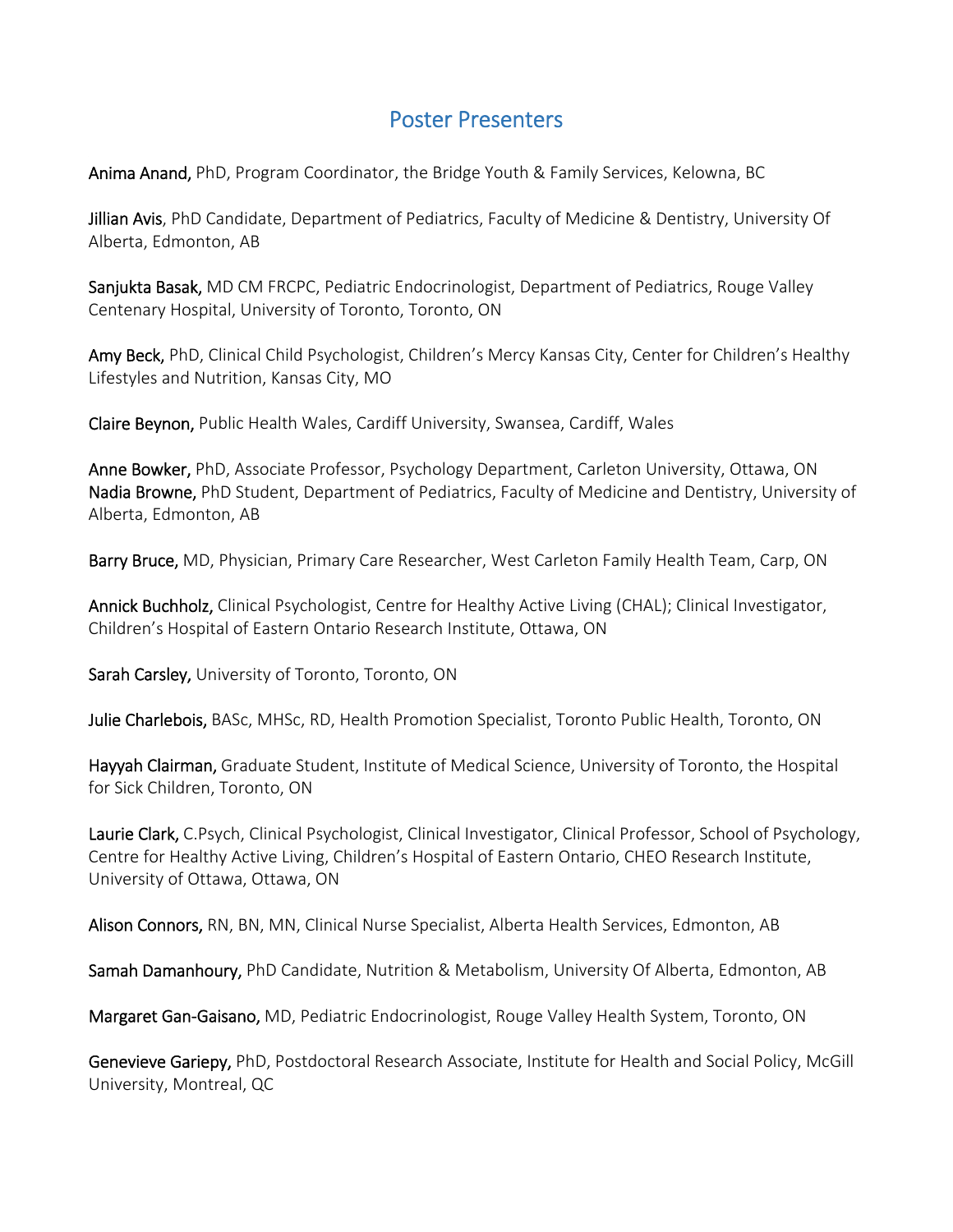Nicole D Gehring, BSc, Research Coordinator, Department of Pediatrics, Faculty of Medicine & Dentistry, University Of Alberta, Edmonton, AB

Stasia Hadjivannakis, MD, FRCPC, Pediatric Endocrinologist, Centre for Healthy Active Living (CHAL); Clinical Investigator, Children's Hospital of Eastern Ontario Research Institute, Ottawa, ON

Nicole Hammond, Clinical Research Coordinator, Pediatric Research on Eating Disorders and Obesity (PREDO), Children's Hospital of Eastern Ontario Research Institute, Ottawa, ON

Donna Holmes, LCSW, LSCSW, Clinical Social Worker, Children's Mercy Hospital And Clinics, Kansas City, MO

Michele Hopkins, MSW, RSW, Project Coordinator; Healthy Weights for Children, the Bridge Youth & Family Services, Kelowna, BC

Mariam Kamel, MPH Candidate, Department of Clinical Epidemiology and Biostatistics, McMaster University, the Hospital for Sick Children, Hamilton, Toronto, ON

Maryam Kebbe, MSc Student, Department of Pediatrics, University of Alberta, Edmonton, AB

Katherine Kelly, MEd, Executive Director, Pan-Canadian Joint Consortium for School Health, PEI

Rena LaFrance, MD FRCPC, Assistant Clinical Professor, Department of Psychiatry, University of Alberta; Adjunct Assistant Clinical Professor, Pediatrics, University of Alberta; Medical Director Provincial, Pediatric Chronic Disease Alberta Health Services, Edmonton, AB

Meena Lalani, RN, Rouge Valley Health System, Toronto, ON

Megan Lamb, PhD candidate, Psychology Department, CHEO, Carleton University, Ottawa, ON

Karen Langlois, RDN, LD, Operation Kid Fit Facilitator, Army Public Health Center, Lone Wolf, OK

Jenifer Li, MSc Candidate, Department of Pediatrics, McMaster University, Hamilton, ON

Tabetha Meikle, BA Alumni, Psychology Department, Carleton University, Ottawa, ON

Helen Mills, BSc, Project Assistant, The Bridge Youth & Family Services, Kelowna, BC

Kim-anh Nguyen, FRCPC, Pediatrician, Montreal Children's Hospital, Verdun, QC

Carley O'Kane, MSc, RD, Lead Health Educator, Registered Dietitian, Department of Family Relations and Applied Nutrition, University Of Guelph, Guelph, ON

Angela Pavarin-De Luca, MSc Student and RD, Department of Family Relations and Applied Nutrition, University of Guelph, Guelph, ON

Arnaldo Perez, PhD Candidate, Department of Pediatrics, University Of Alberta, Edmonton, AB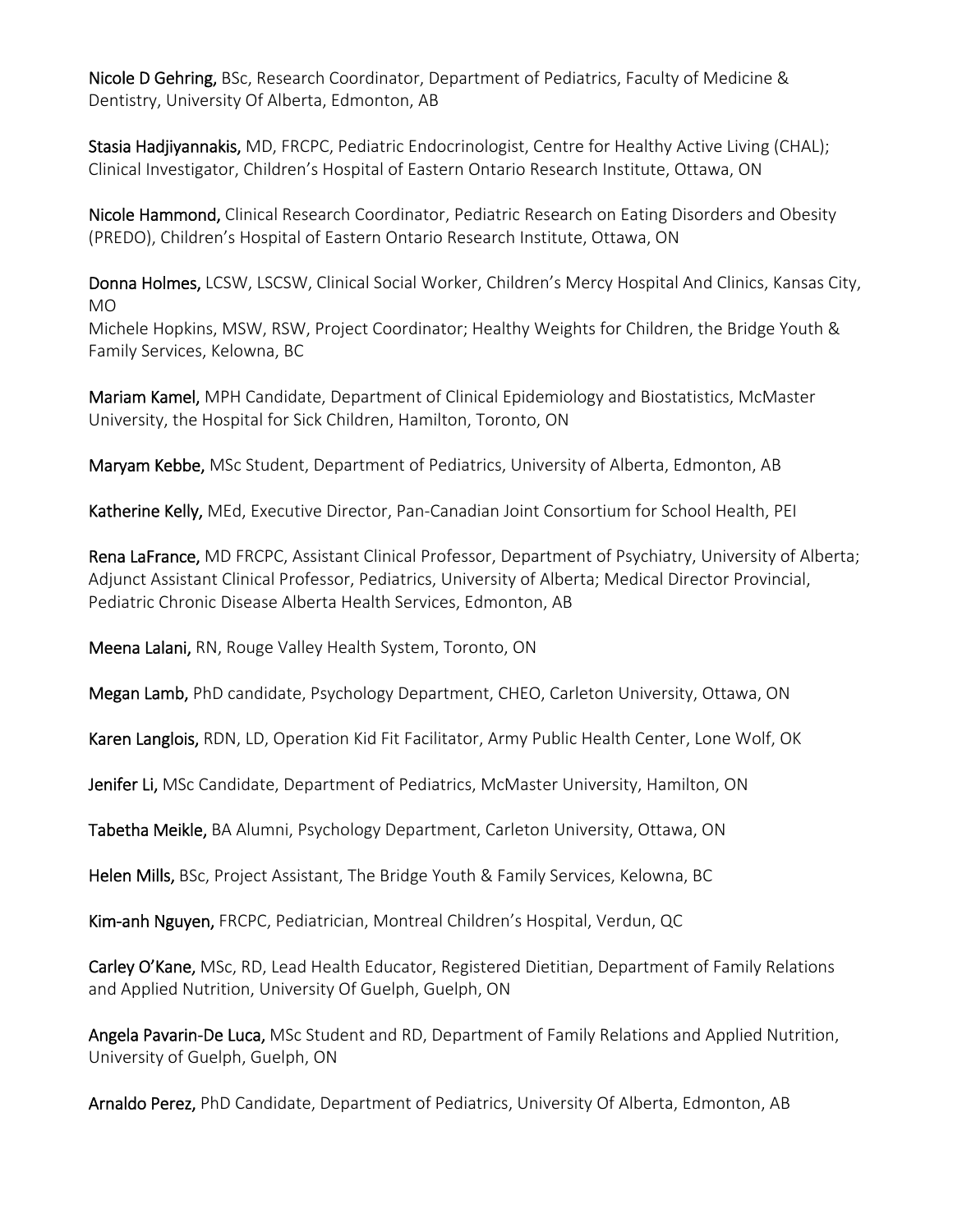Amanda Raffoul, MSc, PhD Student, School of Public Health and Health Systems, University Of Waterloo, Waterloo, ON

Jordan Rivera, BScN, Research Student, The Hospital For Sick Children, Toronto, ON

Emily Rowland, PhD Student, Social and Behavioural Health Sciences, University of Toronto, Toronto, ON

Meloja Satkunam, MPH Candidate, Department of Clinical Epidemiology and Biostatistics, Child Health Evaluative Sciences, McMaster University, The Hospital for Sick Children, Hamilton, Toronto, ON

Dipika Shah, Assistant Professor, Ashok & Rita Patel Institute of Physiotherapy, CHARUSAT, Anand, Gujarat, India

Alison Thompson, NP MN, PhD student, Faculty of Nursing, University of Alberta, Edmonton, AB

Darcie Valois, MA Psychology Candidate, Department of Psychology, Carleton University, Ottawa, ON

Beverly Walpole, Psychologist, British Columbia Children's Hospital, Vancouver, BC

Kathryn Walton, PhD Candidate, Department of Family Relations and Applied Nutrition, University of Guelph, Guelph, ON

Kristen Williams, PhD, R.Psych (Prov. Reg.), Psychologist, Eastern Health, St. John's, NL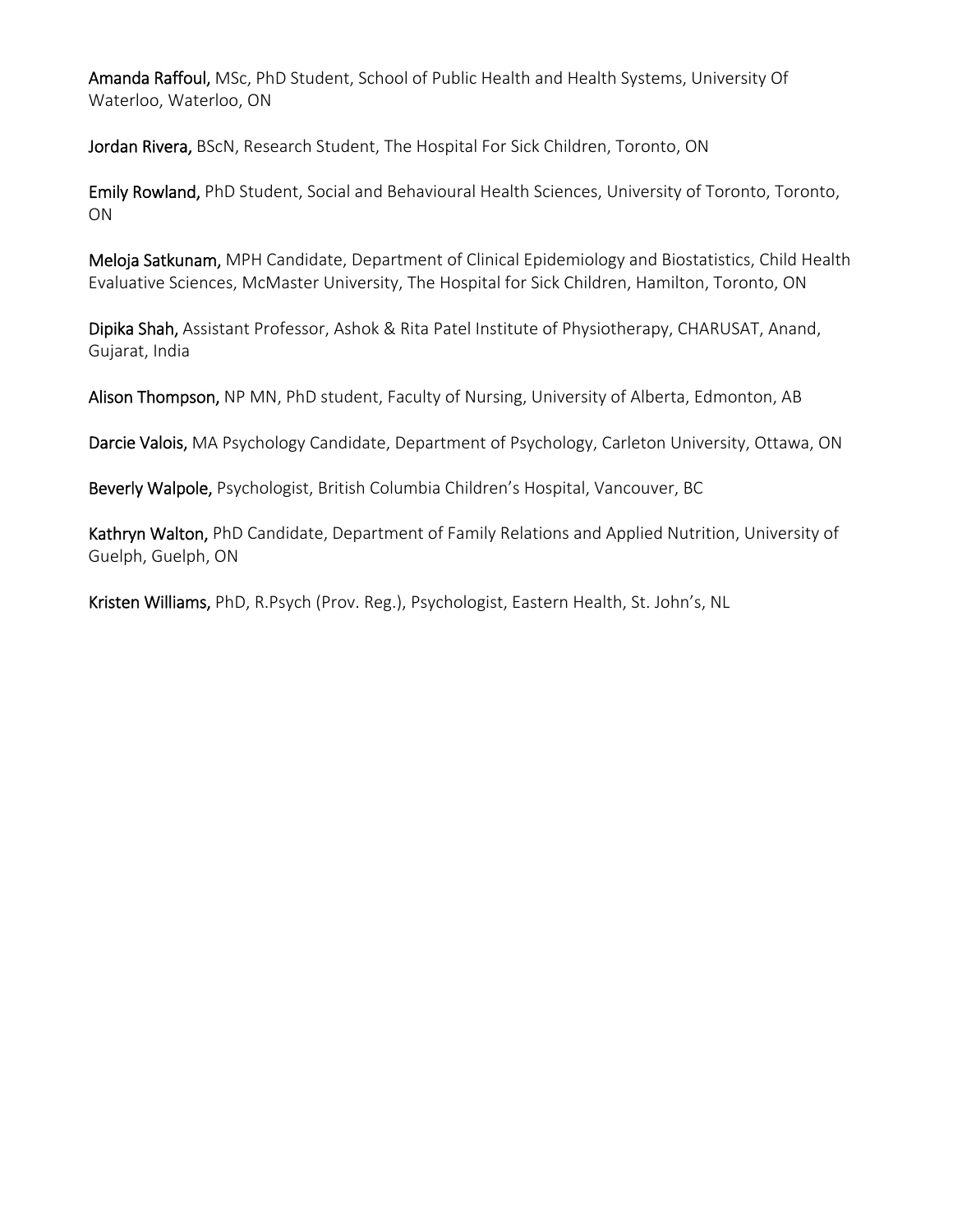# Breakdown of Registrants by Profession

| Administrator/Manager       | 24             |
|-----------------------------|----------------|
| Counsellor                  | 1              |
| Dietitian                   | 39             |
| Educator                    | 12             |
| <b>Fitness Professional</b> | 5              |
| <b>Health Promoter</b>      | 6              |
| Nutritionist                | 3              |
| Pediatrician                | 26             |
| Pediatic Endocrinologist    | 4              |
| Physiotherapist             | 1              |
| Psychologist                | 13             |
| Physician                   | 8              |
| Policy Maker                | $\overline{4}$ |
| <b>Registered Nurse</b>     | 19             |
| Researcher                  | 19             |
| Social Worker               | 14             |
| Student                     | 22             |
| Unspecified                 | 4              |
| Other                       | 7              |
|                             |                |
| TOTAL                       | 231            |

#### Others Include:

Foundational Standard Specialist, Physical Therapist, Policy Analyist, Public Engagement Committee Member, Psychological Associate, Specialty Registrar, Tribal Diabetes Coordinator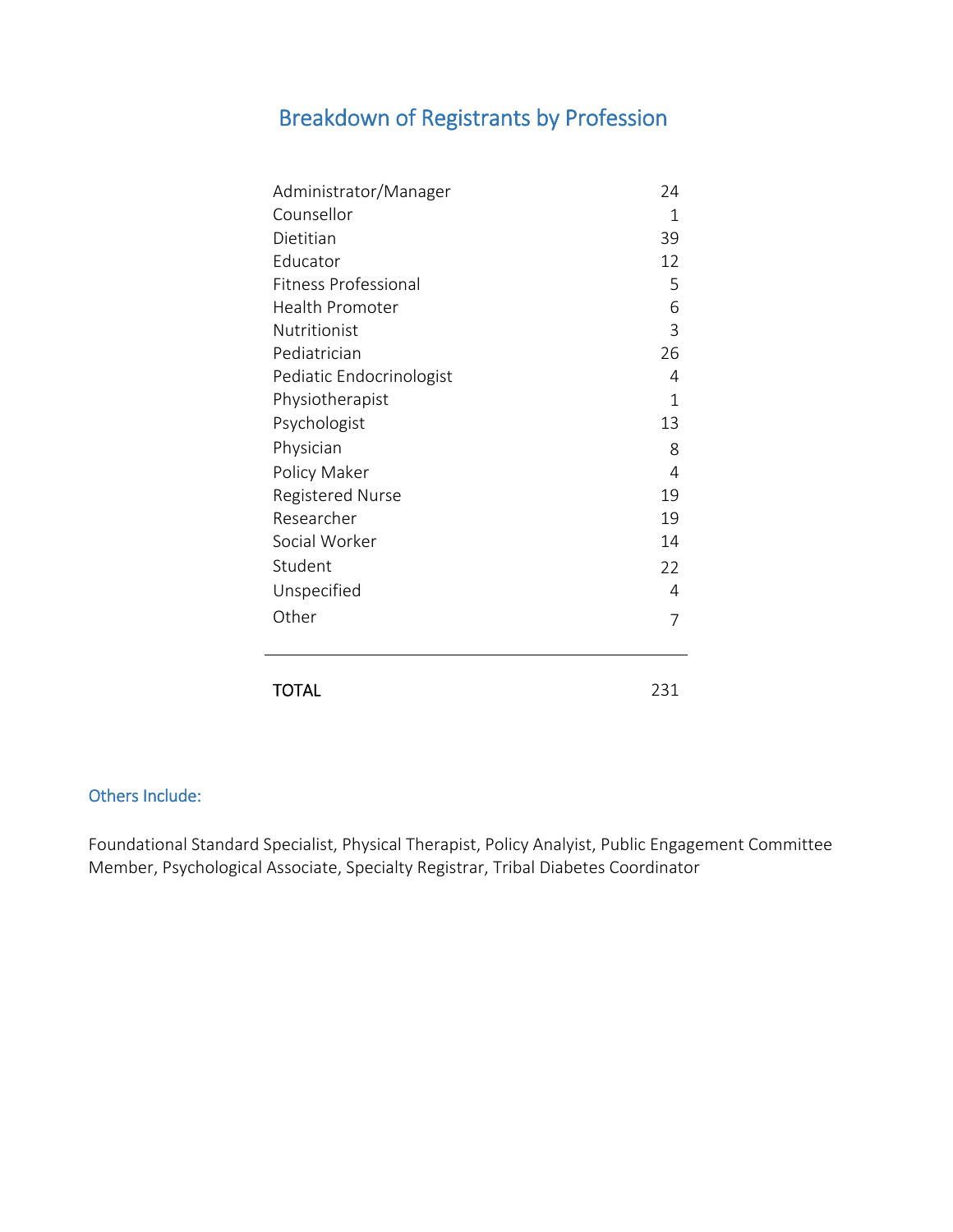# Breakdown of Registrants by Geographical Location

| Alberta                 | 15             |
|-------------------------|----------------|
| British Columbia        | 18             |
| Manitoba                | 7              |
| New Brunswick           | 3              |
| Newfoundland & Labrador | 6              |
| Nova Scotia             | 6              |
| Northwest Territories   | $\overline{2}$ |
| Ontario                 | 141            |
| Prince Edward Island    | 5              |
| Quebec                  | 13             |
| Yukon                   | 1              |
| Illinois                | 1              |
| Minnesota               | 4              |
| Missouri                | $\overline{2}$ |
| North Carolina          | $\mathbf{1}$   |
| New Mexico              | $\mathbf{1}$   |
| Ohio                    | $\mathbf 1$    |
| Washington              | 1              |
| India                   | $\mathbf{1}$   |
| Singapore               | 1              |
| United Kingdom          | 1              |

TOTAL 231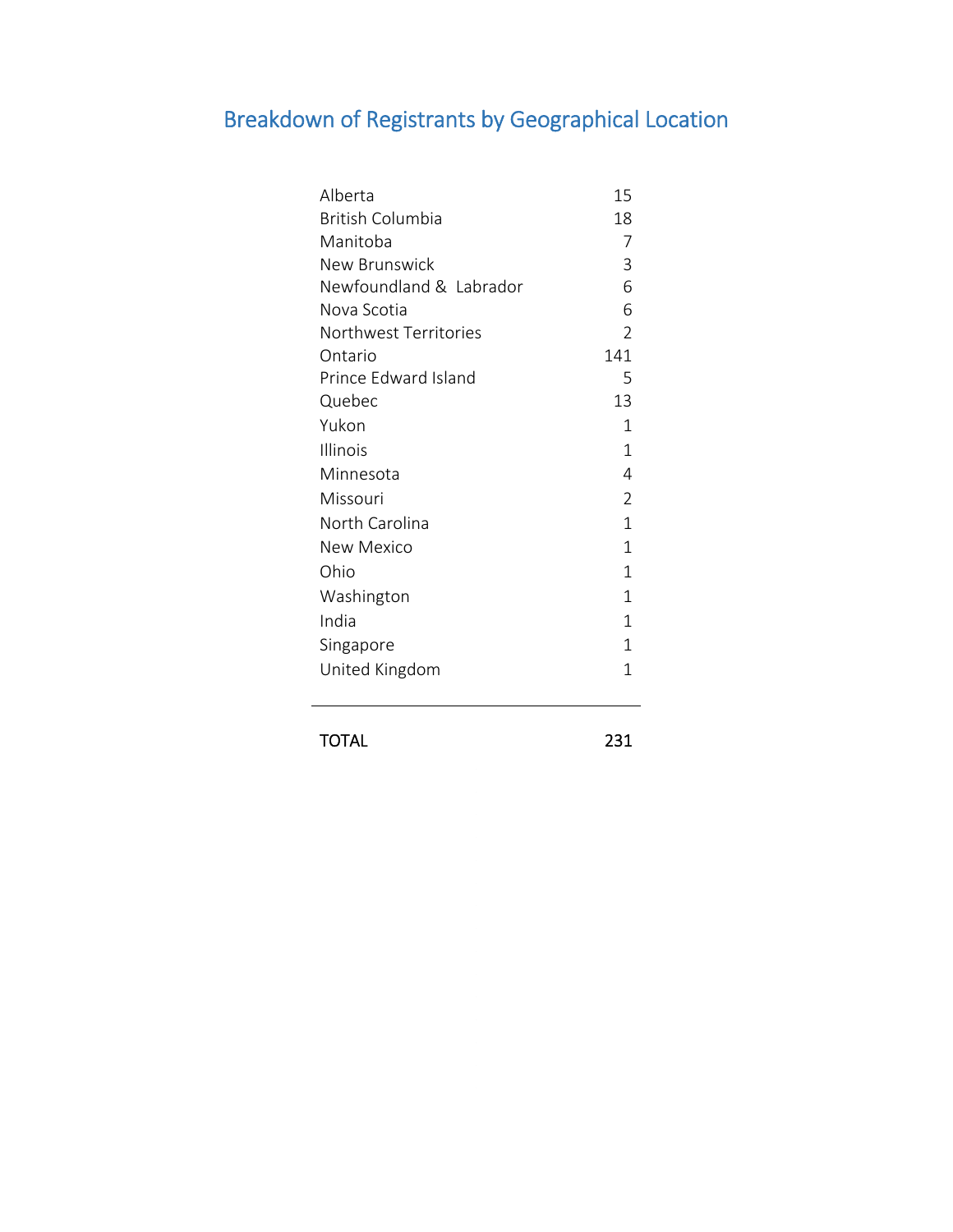# Overall Conference Evaluation

# 1. Overall rating of the conference

| Response           | Chart | Percentage             | Count          |
|--------------------|-------|------------------------|----------------|
| 1 (Unsatisfactory) |       | 0.0%                   | $\overline{0}$ |
| 2                  |       | 1.2%                   | 1              |
| 3 (Satisfactory)   |       | 5.9%                   | 5              |
| 4                  |       | 49.4%                  | 42             |
| 5 (Exceptional)    |       | 43.5%                  | 37             |
|                    |       | <b>Total Responses</b> | 85             |
|                    |       | Mean                   | 4.35           |

### 2. Content met my expectations

| Response           | Chart | Percentage             | Count          |
|--------------------|-------|------------------------|----------------|
| 1 (Unsatisfactory) |       | 0.0%                   | $\overline{0}$ |
| $\overline{2}$     |       | 0.0%                   | $\mathbf 0$    |
| 3 (Satisfactory)   |       | 14.1%                  | 12             |
| 4                  |       | 45.9%                  | 39             |
| 5 (Exceptional)    |       | 40.0%                  | 34             |
|                    |       | <b>Total Responses</b> | 85             |
|                    |       | Mean                   | 4.26           |

#### 3. Overall format: (lecture, concurrent sessions, audience size, etc.)

| Response           | Chart | Percentage | Count |
|--------------------|-------|------------|-------|
| 1 (Unsatisfactory) |       | 0.0%       | Ő     |
|                    |       | 1.2%       |       |
| 3 (Satisfactory)   |       | 4.7%       | 4     |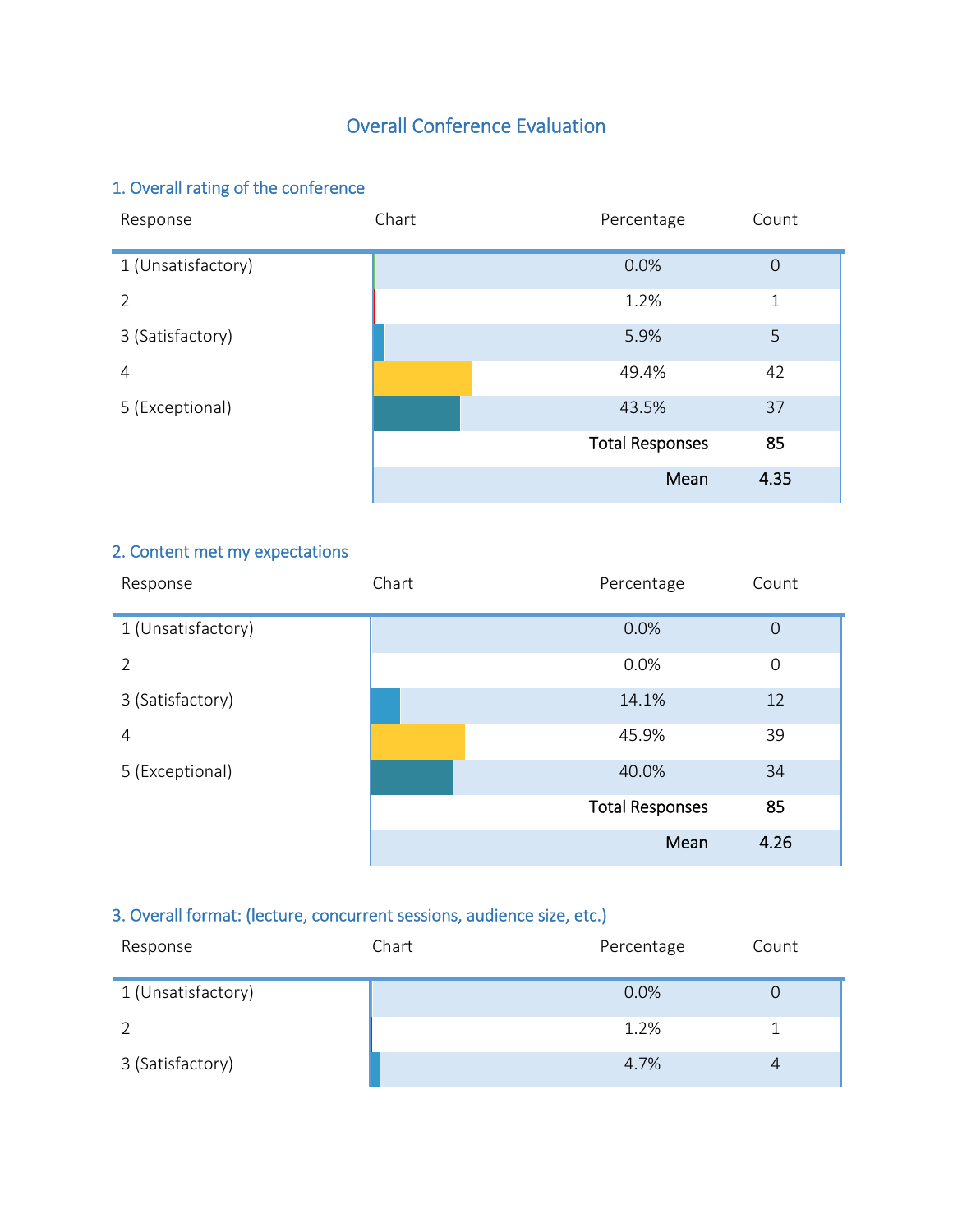| 4               | 48.2%                  | 4    |
|-----------------|------------------------|------|
| 5 (Exceptional) | 45.9%                  | 39   |
|                 | <b>Total Responses</b> | 85   |
|                 | Mean                   | 4.39 |

# 4. Learning objectives achieved

| Response           | Chart | Percentage             | Count          |
|--------------------|-------|------------------------|----------------|
| 1 (Unsatisfactory) |       | 0.0%                   | $\overline{0}$ |
| 2                  |       | 1.2%                   | 1              |
| 3 (Satisfactory)   |       | 8.1%                   | $\overline{7}$ |
| 4                  |       | 50.0%                  | 43             |
| 5 (Exceptional)    |       | 40.7%                  | 35             |
|                    |       | <b>Total Responses</b> | 86             |
|                    |       | Mean                   | 4.30           |

#### 5. Interaction opportunity

| Response           | Chart | Percentage             | Count          |
|--------------------|-------|------------------------|----------------|
| 1 (Unsatisfactory) |       | 2.4%                   | $\overline{2}$ |
| $\mathcal{P}$      |       | 2.4%                   | $\overline{2}$ |
| 3 (Satisfactory)   |       | 21.2%                  | 18             |
| 4                  |       | 37.6%                  | 32             |
| 5 (Exceptional)    |       | 36.5%                  | 31             |
|                    |       | <b>Total Responses</b> | 85             |
|                    |       | Mean                   | 4.04           |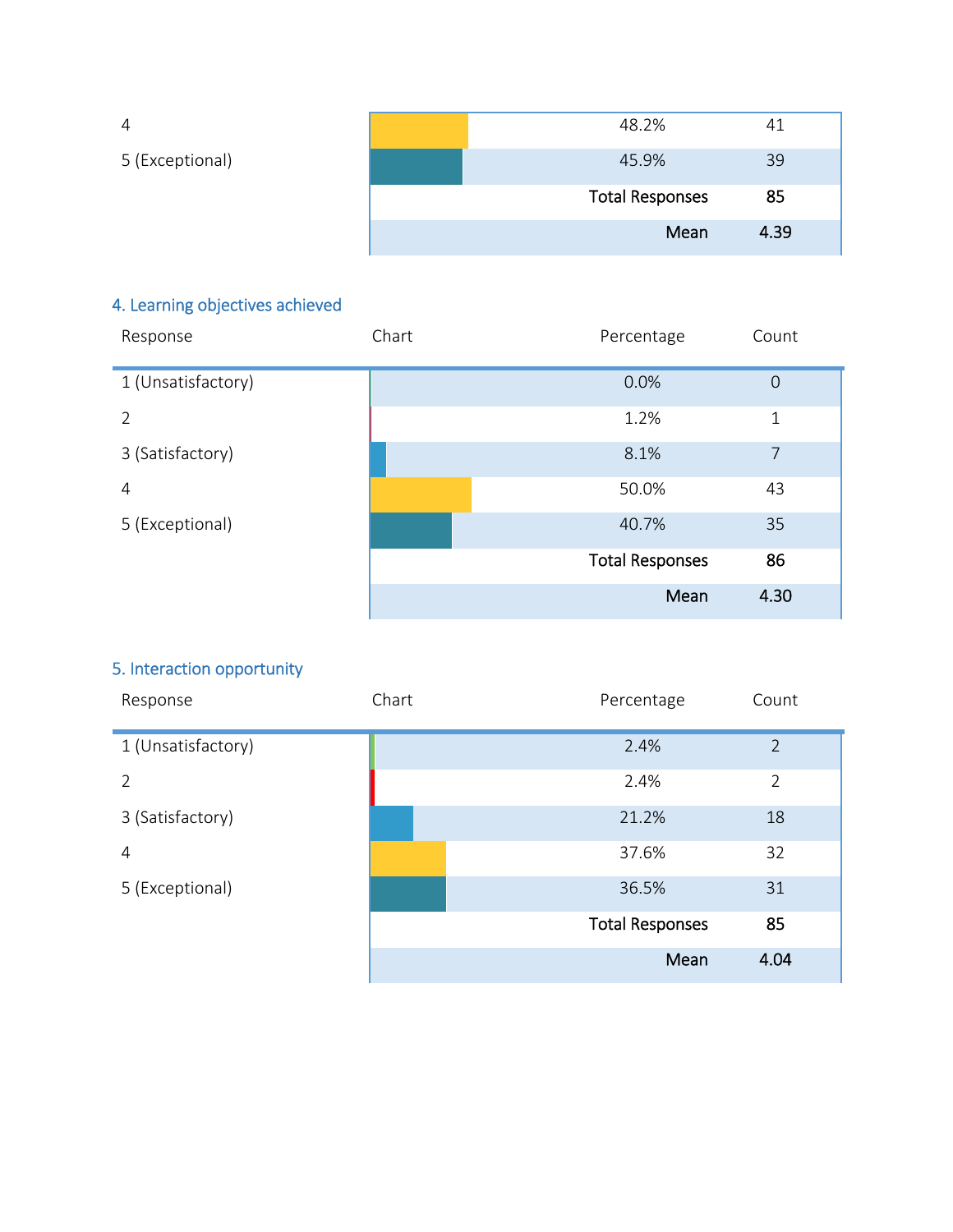# 6. Relevance to my professional role

| Response           | Chart | Percentage             | Count          |
|--------------------|-------|------------------------|----------------|
| 1 (Unsatisfactory) |       | 0.0%                   | $\overline{0}$ |
| 2                  |       | 3.5%                   | 3              |
| 3 (Satisfactory)   |       | 14.0%                  | 12             |
| $\overline{4}$     |       | 37.2%                  | 32             |
| 5 (Exceptional)    |       | 45.3%                  | 39             |
|                    |       | <b>Total Responses</b> | 86             |
|                    |       | Mean                   | 4.24           |

#### 7. Quality of the conference syllabus

| Response           | Chart | Percentage             | Count        |
|--------------------|-------|------------------------|--------------|
| 1 (Unsatisfactory) |       | 1.2%                   | $\mathbf{1}$ |
| 2                  |       | 1.2%                   | 1            |
| 3 (Satisfactory)   |       | 14.0%                  | 12           |
| 4                  |       | 44.2%                  | 38           |
| 5 (Exceptional)    |       | 39.5%                  | 34           |
| 1 (Unsatisfactory) |       | <b>Total Responses</b> | 86           |
|                    |       | Mean                   | 4.20         |

#### 8. Location: Fairmont Chateau Laurier

| Response           | Chart | Percentage | Count          |
|--------------------|-------|------------|----------------|
| 1 (Unsatisfactory) |       | 0.0%       | 0              |
|                    |       | 2.3%       |                |
| 3 (Satisfactory)   |       | 4.7%       | $\overline{4}$ |
| 4                  |       | 26.7%      | 23             |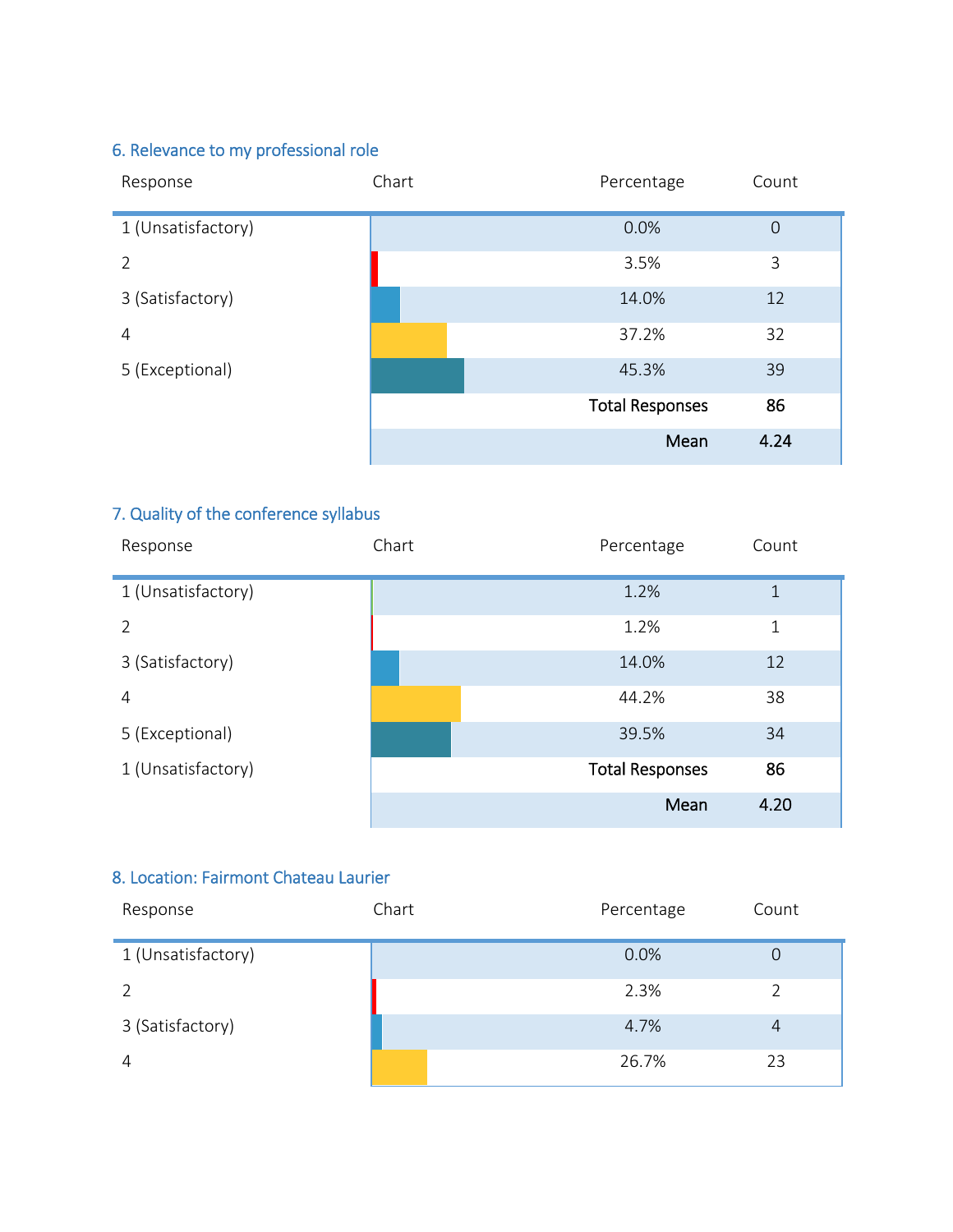| 5 (Exceptional) | 66.3%                  | 57   |
|-----------------|------------------------|------|
|                 | <b>Total Responses</b> | 86   |
|                 | Mean                   | 4.57 |

#### 9. Poster Presentations

| Response           | Chart | Percentage             | Count          |
|--------------------|-------|------------------------|----------------|
| 1 (Unsatisfactory) |       | 0.0%                   | $\overline{0}$ |
| 2                  |       | 0.0%                   | $\mathbf 0$    |
| 3 (Satisfactory)   |       | 11.6%                  | 10             |
| $\overline{4}$     |       | 47.7%                  | 41             |
| 5 (Exceptional)    |       | 40.7%                  | 35             |
|                    |       | <b>Total Responses</b> | 86             |
|                    |       | Mean                   | 4.29           |

#### 10. Exhibits/Organization Displays

| Response           | Chart | Percentage             | Count          |
|--------------------|-------|------------------------|----------------|
| 1 (Unsatisfactory) |       | 0.0%                   | $\overline{0}$ |
| $\overline{2}$     |       | 4.7%                   | 4              |
| 3 (Satisfactory)   |       | 34.9%                  | 30             |
| 4                  |       | 40.7%                  | 35             |
| 5 (Exceptional)    |       | 19.8%                  | 17             |
|                    |       | <b>Total Responses</b> | 86             |
|                    |       | Mean                   | 3.76           |

#### 11A. Appropriateness/relevance for the treatment and prevention of childhood obesity

| Response           | Chart. | Percentage | Count |
|--------------------|--------|------------|-------|
| 1 (Unsatisfactory) |        | 0.0%       |       |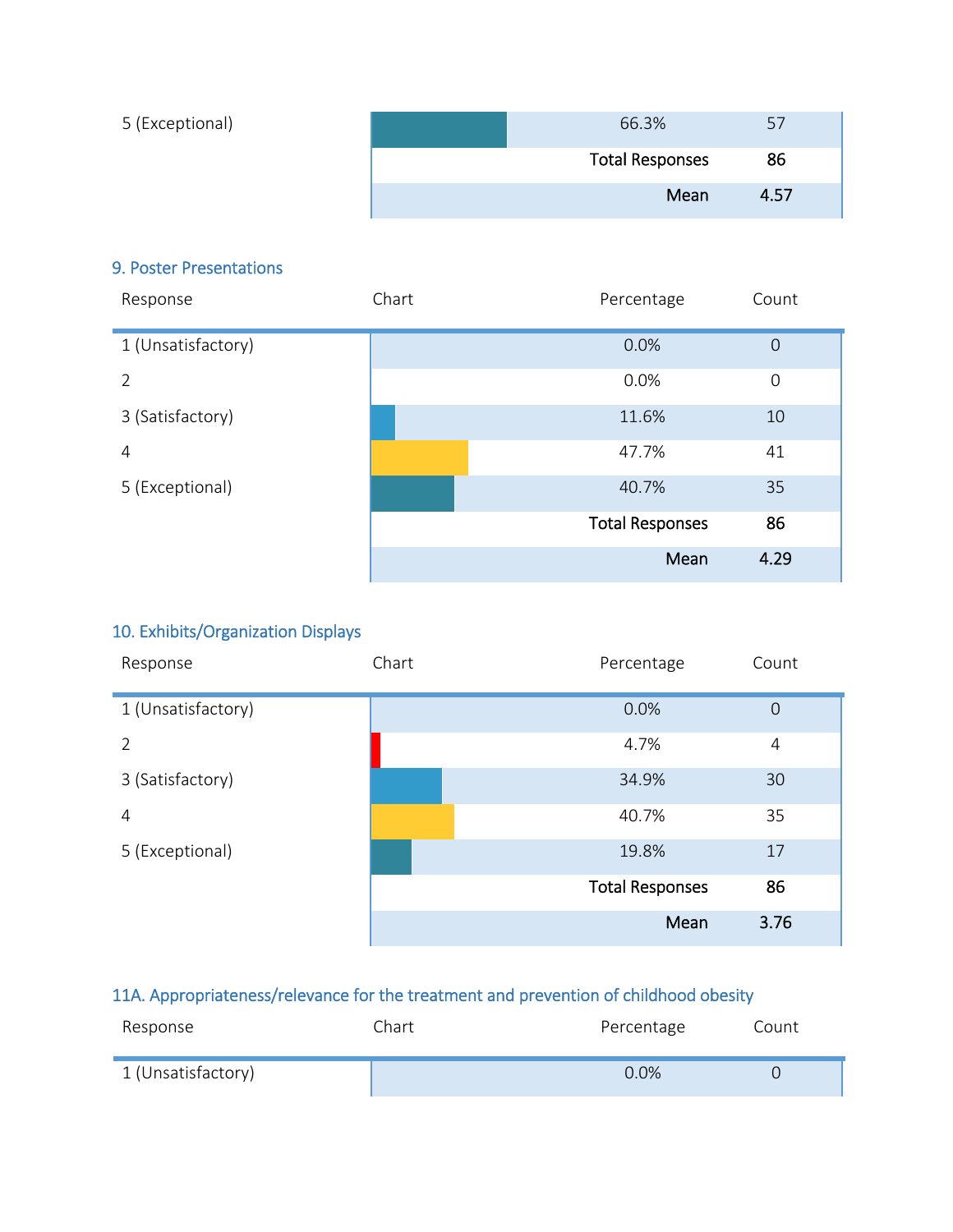| 2                | 0.0%                   | 0    |
|------------------|------------------------|------|
| 3 (Satisfactory) | 7.0%                   | 6    |
| 4                | 47.7%                  | 41   |
| 5 (Exceptional)  | 45.3%                  | 39   |
|                  | <b>Total Responses</b> | 86   |
|                  | Mean                   | 4.38 |

#### 11B. If you selected "Unsatisfactory" for question 11 A), please indicate the reason.

- Overall, an excellent conference with speakers who were experts in the field.
- I would have liked a breakout session that was interactive. No lecture just a chance to talk about issues together.
- I would have liked to hear more treatment ideas from clinicians. I also would have like to see more group content, activity ideas, etc.
- Lots of great research, would enjoy some practical tips.
- $\bullet$  Fxhibits were a bit crowded.

#### 12. Which aspect(s) of the conference did you find most worthwhile?

- The opportunity to network x9
- $\bullet$  lenjoyed it all  $x6$
- Overall, the presentations were very informative and relevant to my practice
- The plenary sessions x7
	- o Pediatric Weight Management Through Ellyn Satter's Division of Responsibility in Feeding
	- o The final talks on Wednesday
- Poster presentations x4
- Concurrent sessions x2
	- o Pediatric Obesity: The Essentials for Helping Without Harming was very educational in reducing weight bias and weight stigma—promoting health using a family-based approach x8
	- o Importance of Sleep for Mental and Physical Health x4
	- o The session on motivational interviewing was great! x3
	- o Excessive Technology Use x2
- The speakers were exceptional, from the varied content of their presentations to their style and use of A/V materials x 6
- I really liked the emphasis on mental health x5
- The inclusion of speakers addressing First Nations' health/colonialism x2
- Time to ask speaker's questions x2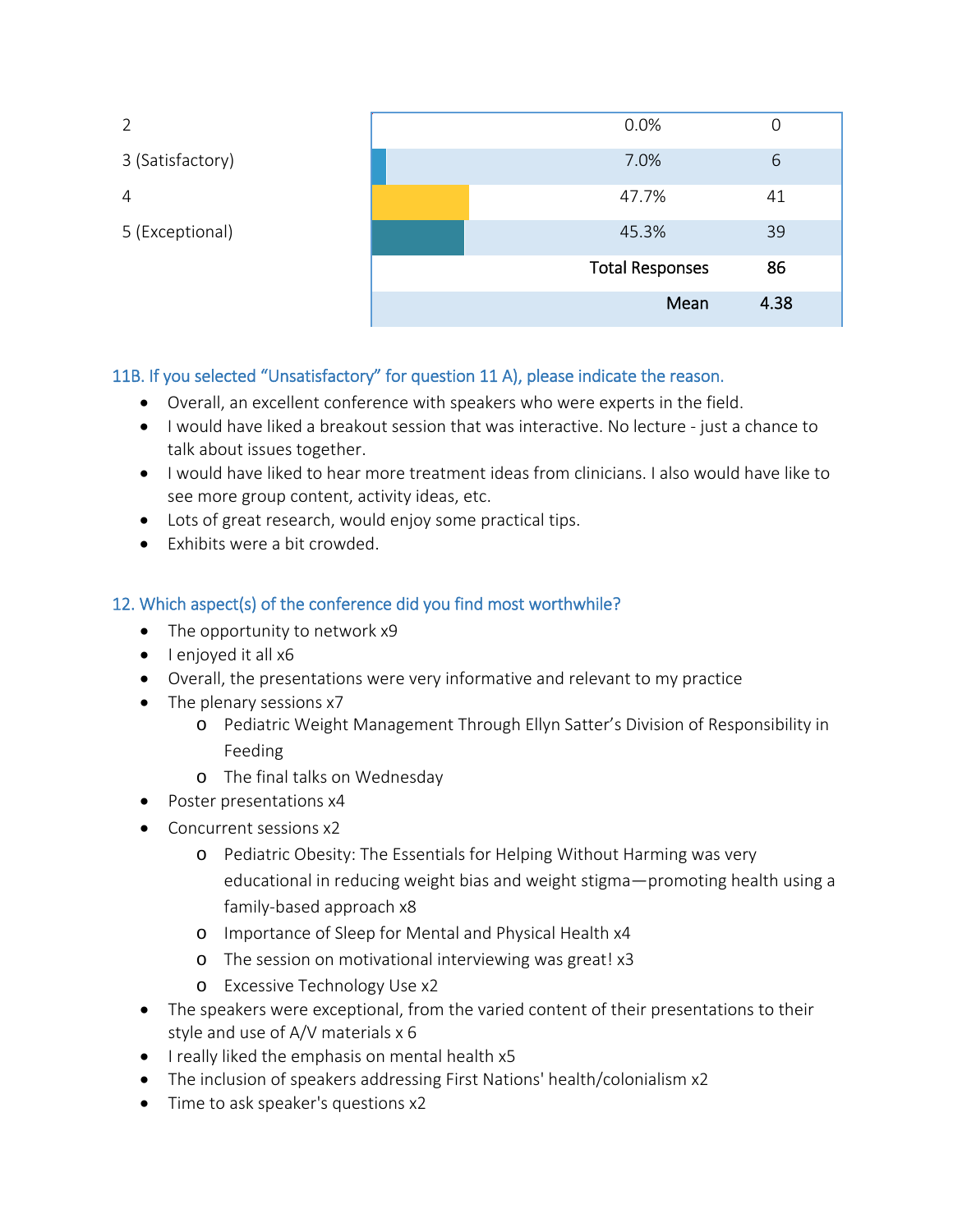- Learning about various resources. So many cool Canadian resources that I as an American had no idea about! Validation of the difficulty of this work.
- Enjoyed the poster viewing/wine and cheese—great opportunity to talk to the poster presenters and connect with conference attendees.
- The topics were excellent. Very good breakout sessions.
- Variety of speakers with various perspectives
- Presentations from individuals containing information applicable to clinical practice.
- The accommodations were above and beyond my expectations.
- The focus on prevention.
- The conference was very well organized and orchestrated!

#### 13. Which aspect(s) of the conference did you find least worthwhile?

- $\bullet$  Nothing  $x15$
- Obesity as a marker of colonial violence. While this presentation was very interesting I found it hard to relate to and apply to my work. Great presentation with thought provoking material, but I felt I didn't have a take home message. Hopefully enough policy people in the room to go back and influence change in their areas x6
- Exhibitors and posters x6
- Too little exhibitors. They were not needed for 3 days.
- Lots of emphasis on treatment x2
- Nitty-gritty research findings x2
- Conferences in which they presented their studies. Their results and findings were more worthwhile for my practice and the research itself.
- While I liked the mental health focus hard to have an entire conference just on that was a bit repetitious.
- Repetitive information/research
- The sessions on clinical practice. I'm not a clinician.
- Presentation on parenting styles and its effects on the child
- The presentation on gaming
- The poster presentation could have been part of the main program. 1 minute each! Early on, then you can catch up to people and discuss their initiative. Trying to get through the posters on breaks is too much.
- Some of the talks were a bit light on research evidence (e.g., the talk on Ellyn Satter's approach).
- Speaker relevancy
- A couple of the plenary talks
- Many of the presentations were too basic I was interested in more high level information that I don't read up on my own through nutrition articles.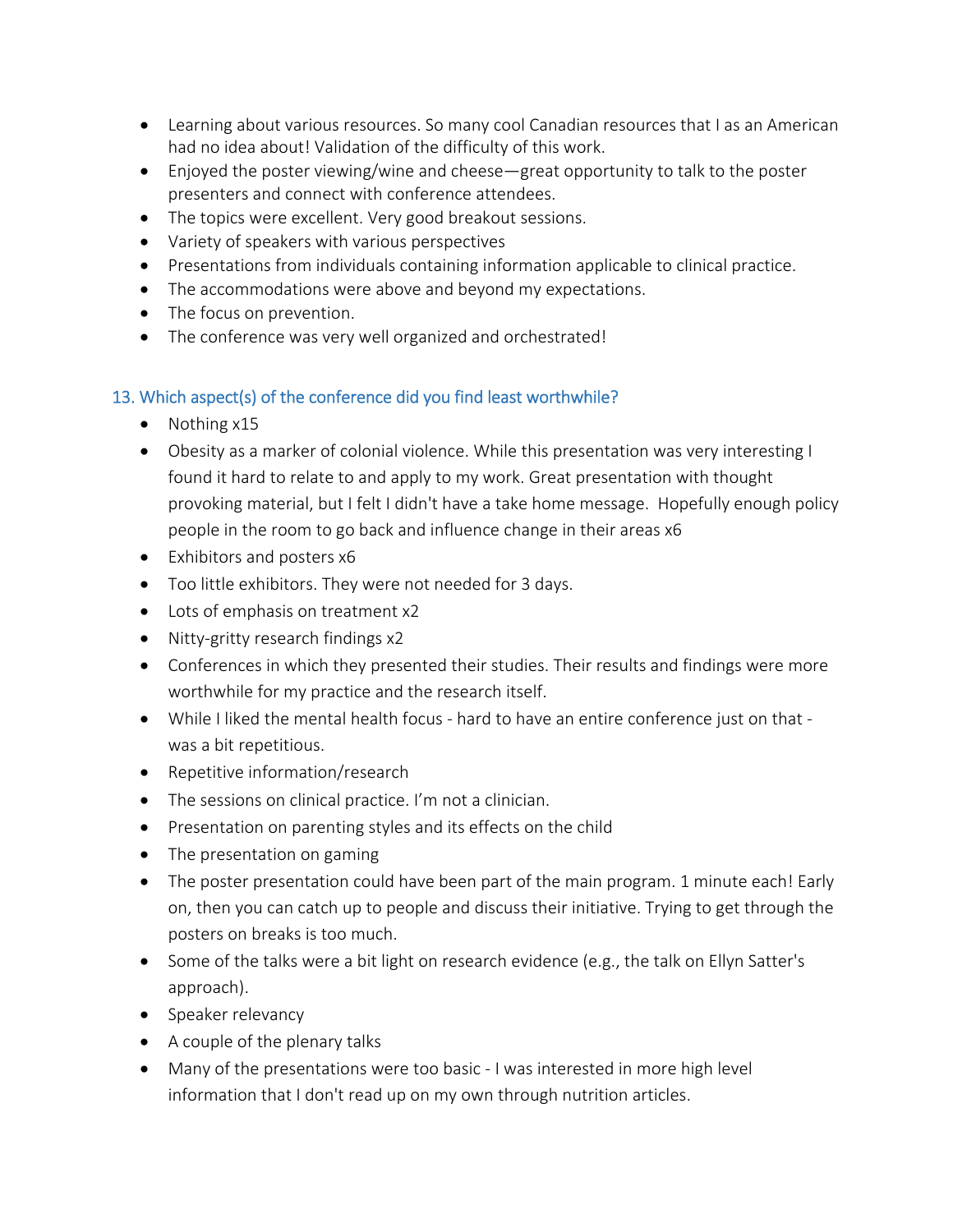- I chose the sleep and screen time presentations and wished I'd chosen others as the content either wasn't overly new or overly relevant (but was interested in the relevance to our Healthy Kids Community Challenge initiative).
- I didn't receive as much practical use items as I expected. For example, the majority of Wednesday morning included passionate speakers but no specific take home "to do's" for practice with children.
- Felt there needed to be a balance between how you deal with the interplay of complex medical issues of these patients with significant medical co-morbidities and mental health struggles.
- Limited audience engagement due to a scarcity of microphones.
- There as a lack of representation from more front line doctors such as family doctors or pediatricians or even surgeons.
- Trying to teach communication to a large number of people in a huge hall.
- I didn't realize a syllabus was available. It would have been helpful for me to have printed it ahead of the conference. Maybe include an email or a note on the registration form, or a note at the conference on the screen that was rolling during breaks.
- It's hard to see people's names on their card, and it doesn't say much. Could you color code them by attendees' occupation or field perhaps? (dieticians, social workers, health promoters, presenters) It's easier to seek networking opportunities when you have a sense of what is the area of expertise/interest of people.
- I wasn't sure what to think of the organized suppers. I wasn't staying at the Fairmont and didn't know if I should come back to join in or if it was for an elite group, if I'd be the only one showing up, if anyone was in charge.
- The conference syllabus was missing slides for some of the presentations.
- Not all presenters provided their full slides; some presenters only provided part slides.
- Not given built in opportunity to network, through a guided workshop or a working group type format.
- The day was very busy with no down time besides meals/snacks, where programs sat together, would like some fostered networking opportunity
- Sitting for very long periods of time

#### 14. How will this conference change your practice/how you do your work?

- It was a great reminder to avoid weight stigma/weight bias in our research x7
- Utilizing new resources (articles/studies) that are new to me x3
- Validates current team philosophy. It is very helpful to hear that we are working in a way that is consistent with current recommendations x3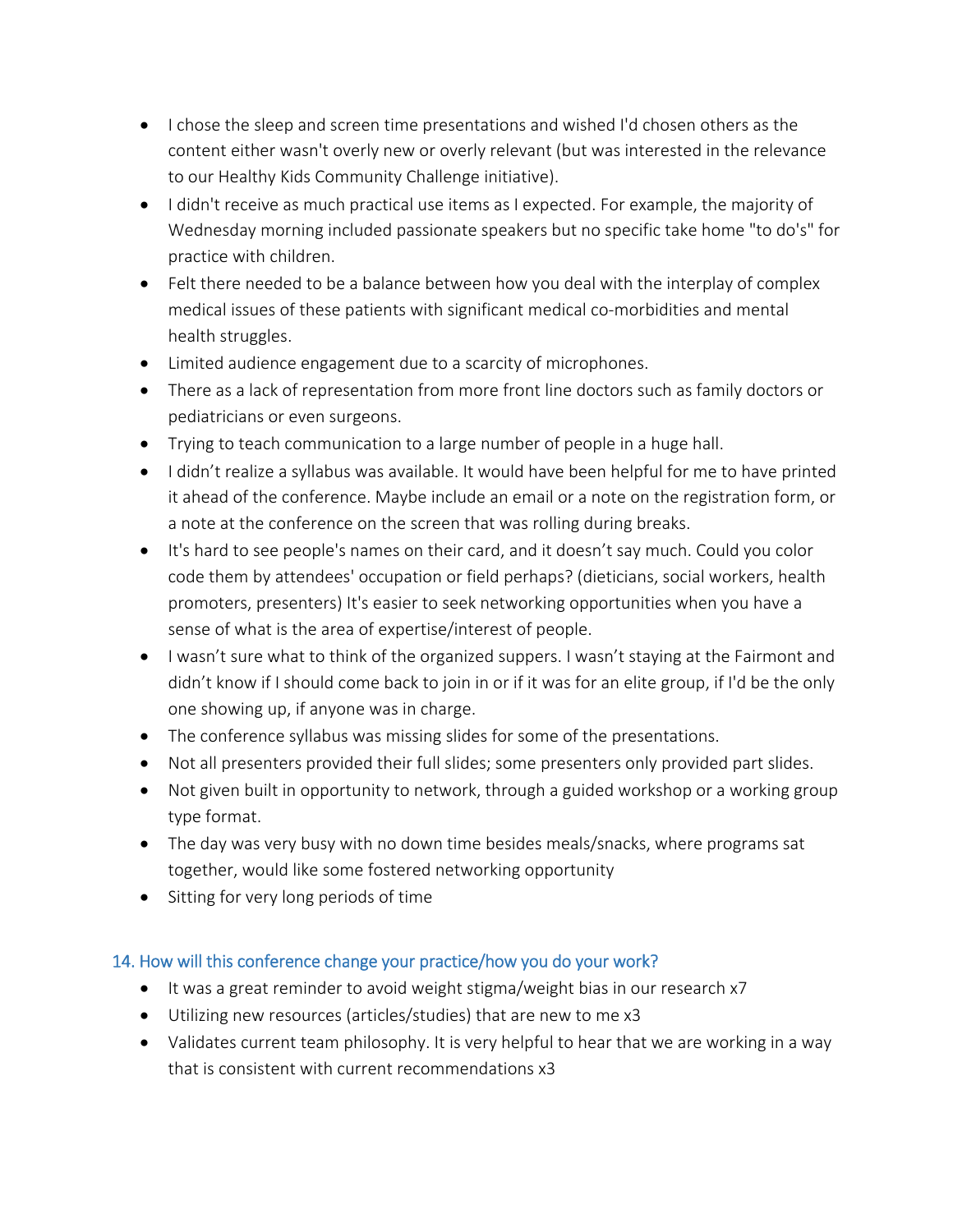- I will be connecting with some of the other public health units present to collaborate more with them x2
- The conference gave a baseline sense of where the research activities are with respect to childhood obesity and mental health x3
- More awareness of Aboriginal issues.
- More awareness of issues x2
- Less focus on weight loss more on reinforcing weight maintenance and promoting selfconfidence and skill building to mediate anxiety/depression into the future . Good review of hormones at play in weight loss and maintenance x2
- It is very encouraging to see a greater focus and emphasis on the family regarding children and adolescents and obesity rather than lobbing the solution to 'schools'.
- I think it gave new ideas and definitely challenged me to think differently about how I manage children with weight issues.
- Given lots of practical tips to work on.
- I need to be less prescriptive and be more in tune and guided by the family's concerns/agenda.
- It makes me more encouraged to continue with patient advocacy as it appears that patient voices seem to be absent at many conferences like this one.
- Nothing will change but it is always good to meet fellow colleagues and share our ideas.
- Reconsidering additional measures and metrics to use for program evaluation.
- Restructuring our clinic intake assessment model.
- In regards to the importance of sleep, and organized approach needed
- A number of ideas from existing programs will be incorporated into our new program
- I learned practical strategies for family directed care. Assistance in helping families selfreflect and set priorities.
- It helped me as a parent (not just a researcher) in the health promotion of our children.
- It has motivated me to establish a comprehensive Pediatric Obesity clinic in my district and helped with the direction to take in assessing and managing.
- Incorporate some of CHEO's methods into my practice
- Integrate appropriate learnings into community-based programs.
- Lots of interesting up and coming research areas. Great review and reinforcement of division of responsibility.
- It has caused us as a team (who were present at the conference) to re-think what our focus should be and how I, as a clinician, can continue to show as much compassion in my sessions as possible.
- I learned a lot about bullying, which is something I can consider or look for more when working with young children and their parents.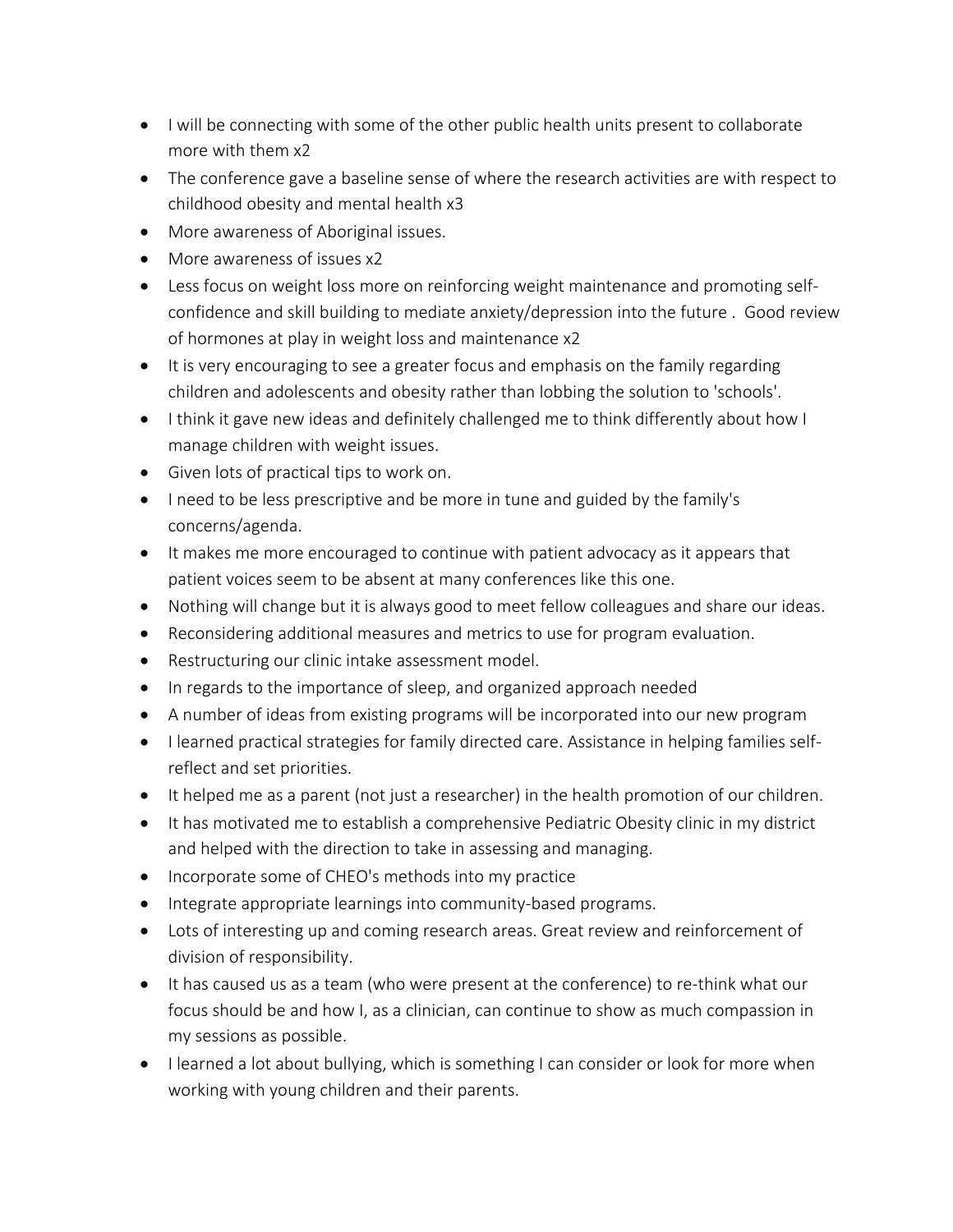- I was considering starting a community pediatric weight management clinic was looking for information on how that might be accomplished. It seems impossible for a solo pediatrician. If STOMP at HSC Toronto , McMaster children's exercise and nutrition program, and CHEOs program have an approximate 50% success rate with the football team of supports and thousands of dollars of funding, available to them, it's highly unlikely I will achieve any impact, by myself in my solo practice. I was really disheartened. Will retire instead I think.
- I have a much better base of information know and my colleague and I may try to facilitate opening a multidisciplinary clinic in our city in BC.

#### 15A. This biannual conference includes an overarching theme (e.g., 2016 in Ottawa [Mental Health]; 2014 in Winnipeg [Aboriginal Health]; 2012 in Halifax [Practice to Policy]). In your opinion, what overarching theme(s) should be considered for a future conference?

- Obesity prevention and management x4
- Food environment and obesity
- Environmental influences of obesity e.g. build environment.
- Patient/family engagement x4
- Advocating for policy change at a political level x3
- Community Health x3
- Physical activity x3
- Food Security/Food Sovereignty x2
- Aboriginal health x2
- eHealth; School Health; Primary Care and Public Health x2
- "A healthy day for families"—based on 24 hour movement guidelines. This would incorporate strategies for helping families implement structure into busy days, light physical activity, sweat, sleep, recreational screen time, family meals, family activities, cooking together, parenting/limit setting with children and youth, challenges to implementing the guidelines in practice and how to overcome these barriers.
- Environmental Health x2
- Clinical interventions very practical topics to help day to day clinicians, maybe even with role playing.
- Medications for weight loss
- Bariatric surgery
- **Gender issues**
- Health promotion
- Interprofessional Collaboration
- I think talking about the experiences and treatment of how many people are treated in the Canadian medical system and ways to improve as well as methods to bridge the confidence gap would be a good theme for 2018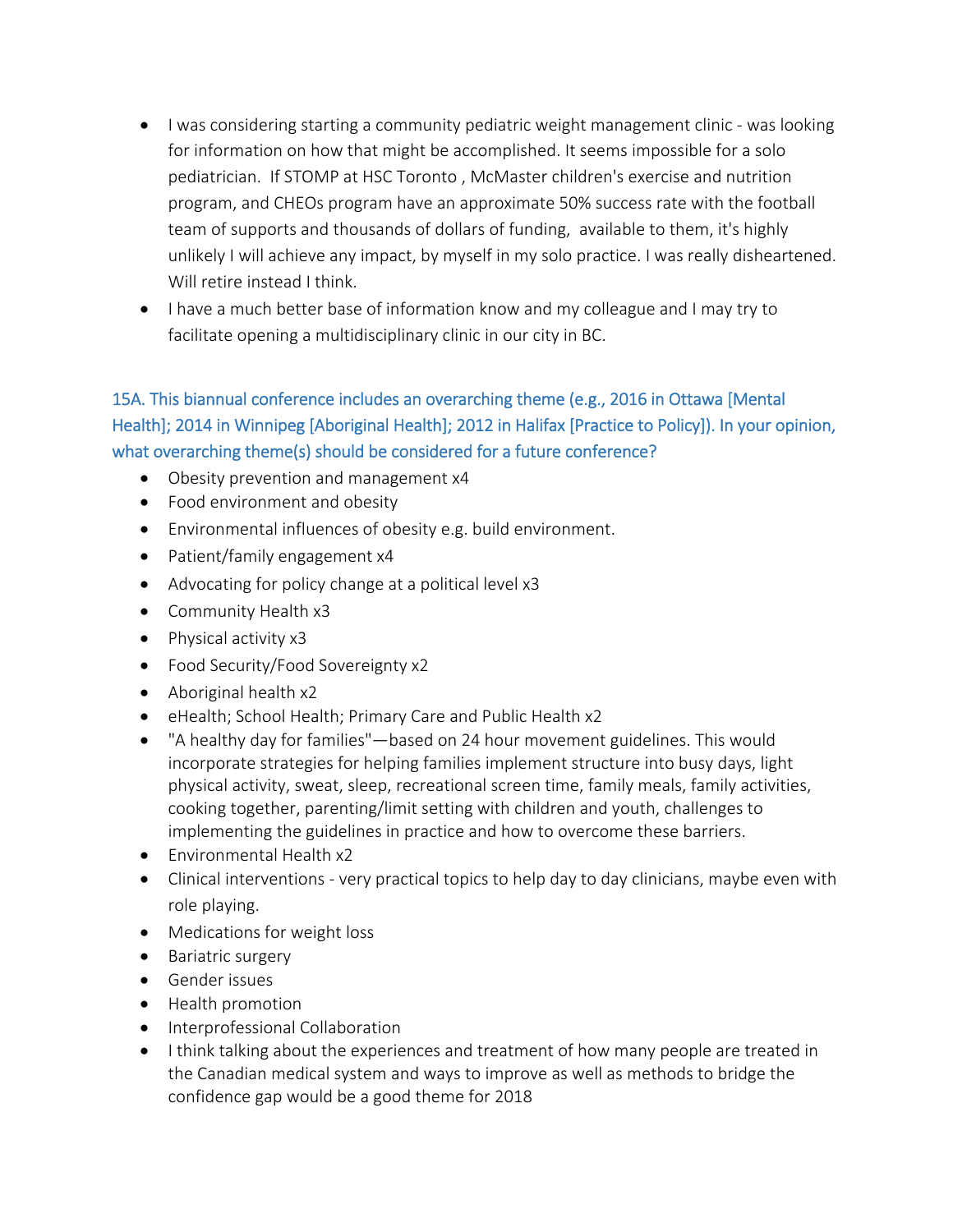- Holistic approach to health
- Patient and family engagement
- Treatment models
- Social networks
- **•** Epigenetics
- Media
- Education curriculum
- Cross cultural issues
- Poverty
- Social Economics
- Ecological Approaches for better health for all (not just those who have weight-related risks)
- Health promotion. We need to have public awareness people spreading the right messages in the communities, and look for the right partnerships to shift the focus upstream of the issues. Which public health campaigns? What parenting programs? Where are the pamphlets to promote healthy sleep? What kind of partnerships with Children's Aid Societies? Canadian Mental Health Association?
- Tackling nutrition and working on the sugar addiction for these children and families (and society).
- Self-esteem, self-identity
- Bullying and peer interactions
- Moving from research to effective (community-based) implementation
- How to increase success in a primary care setting. If change is to be facilitated, and if it's to happen with primary care, either pediatricians or family doctors, a paradigm shift is needed. The CON is positioned to facilitate that change.
- Screen time

#### 15B. Please list any topics, concepts, and/or skills that you would like to see included at a future conference.

- For speakers who speak about their programs or reference interventions in their programs: it would be valuable to see some results—successes or failures of health outcomes. For example: mental/emotional outcome measures, clinical markers, BMI improvement, BP improvement, lab markers of disease associated with obesity x4
- Medications to treat obesity for those on psychotropic medications, SSRIs, atypical antipsychotics x3
- Consultation with groups that have high rates of obesity, more personal stories, social determinants of health x3
- Patient/family engagement x3
- More opportunity for movement (eg: standing desks, standing ovations, continue with chair yoga etc.) x3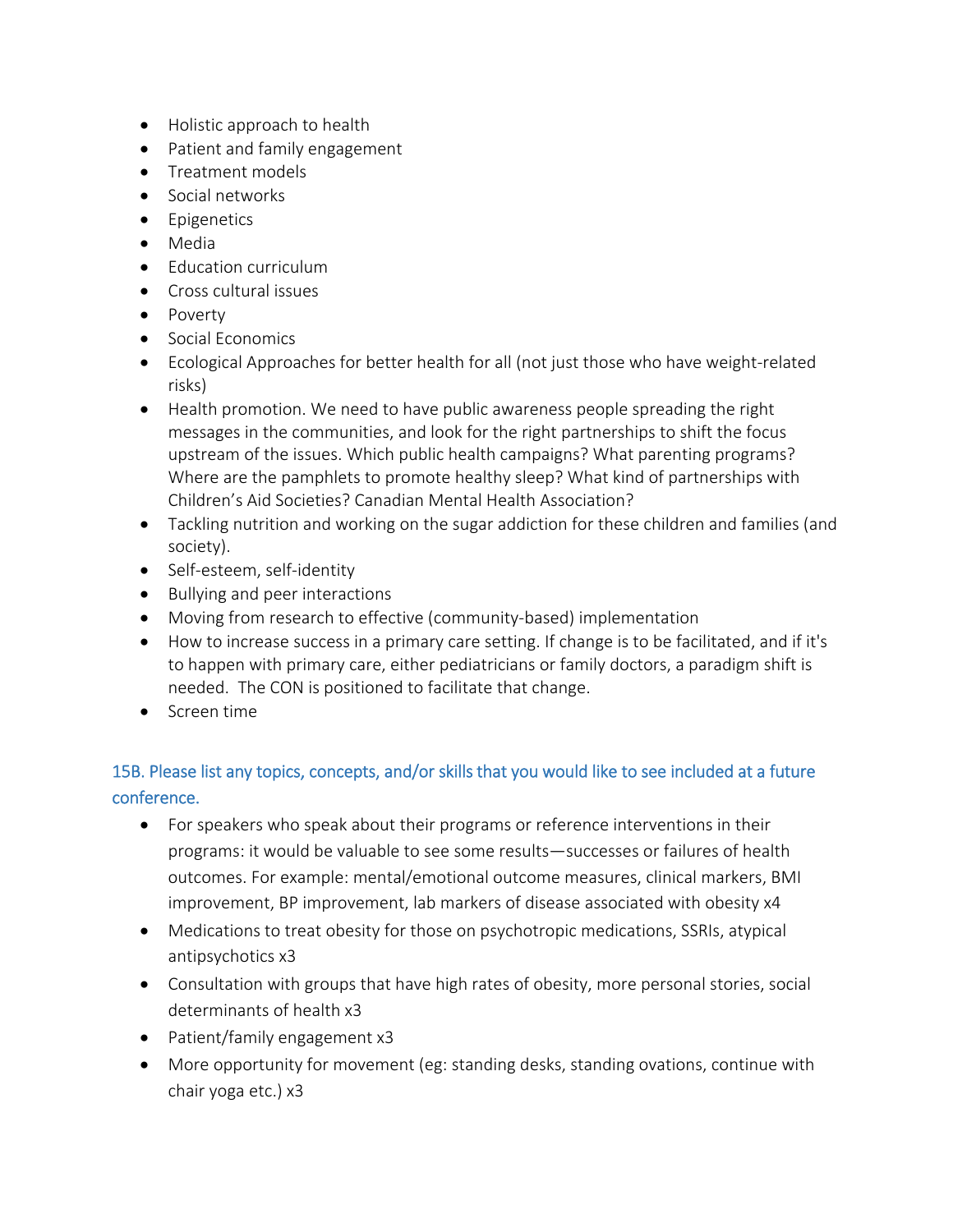- The nuts and bolts of family based therapy with this population, individual family and family group therapy x2
- More on motivational interviewing x2
- Continued focus on community-development type interventions x2
- More topics on the prevention of child obesity x2
- Physical activity programs that work based on age group and urban vs suburban vs rural  $x<sub>2</sub>$
- Food environment and obesity
- Emotional eating
- Trauma care
- Prevention of obesity
- Francophone health. This group was missing entirely from the 2016 conference.
- The importance of unstructured time: play.
- Practical tools/activities to use with patients
- I would like to see intervention in action, what clinicians are doing and how they are doing it. Creative use of resources backed up by rationale.
- Goal setting workshop facilitation. For example: how can a primary care providers help teens set goals for healthy choices? These workshops would assist in developing the skills needed to move toward these goals.
- Using technology to develop educational tools or distance learning for families.
- More case study approaches
- Inclusion of client voices
- Experience-based co-design
- Quality Improvement
- Built environment
- I would have liked to see smaller workshops/breakout sessions. For example, the MI talk was great but would have been much better in a smaller workshop.
- Consider amalgamating with the CON conference

#### 15C. Please list the names of any individuals that you recommend to present at a future conference.

- Jill Hamilton
- Jess Haines
- CAST
- FNIHB Manitoba
- The PHIT team Personal Health Improvement Team of Peterborough Regional Health Centre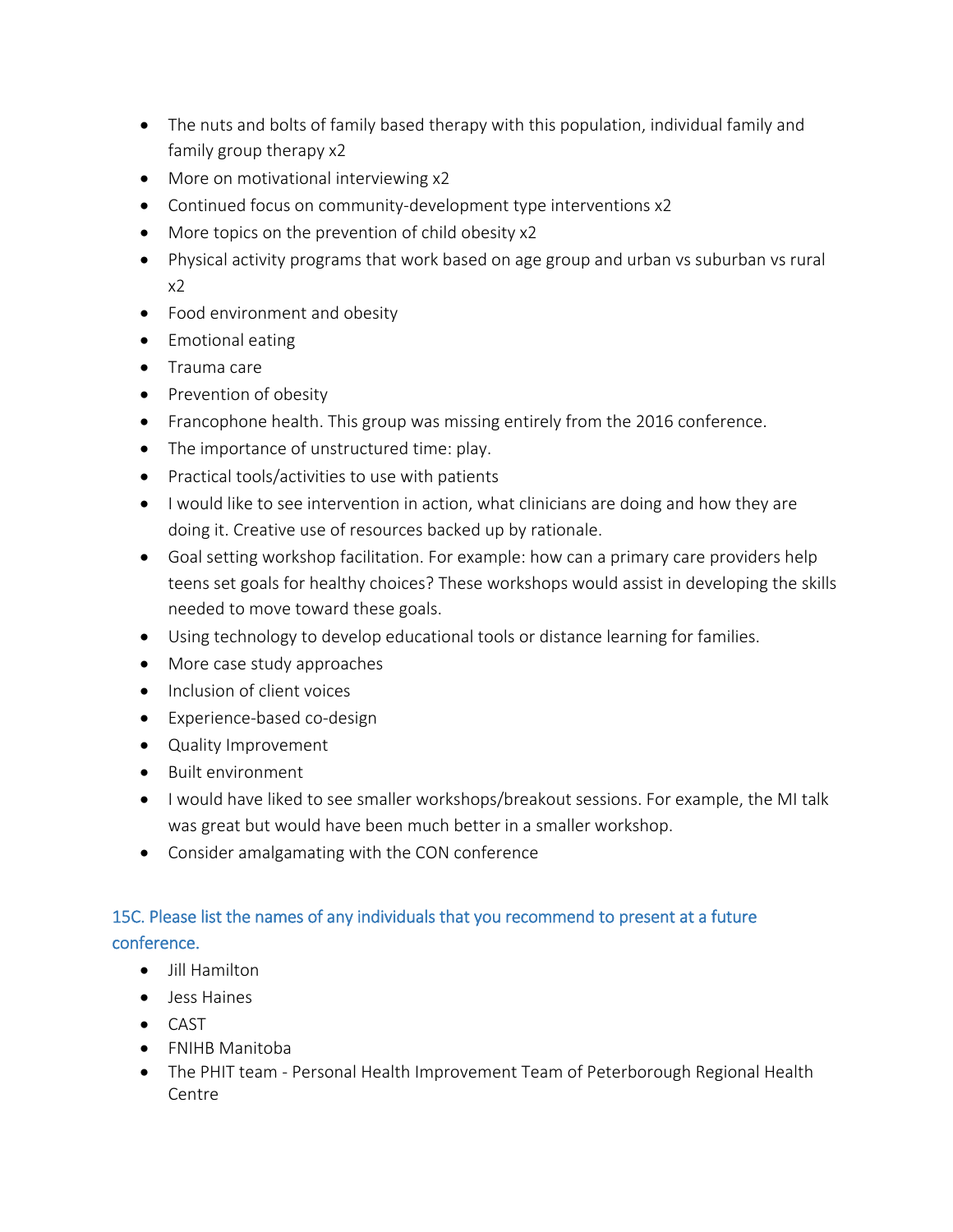- Yoni Freedhoff
- Krista Scott Dixon of precision nutrition—fabulous understanding of motivational interviewing and healthy lifestyles. Exceptional speaker, exceptional presenter.

#### 16. Did you perceive any industry bias in any of the presentations (e.g. product endorsement or pharmaceutical company funding)? If yes, please comment.

| Response | Chart | Percentage             | Count |
|----------|-------|------------------------|-------|
| Yes      |       | 1.5%                   |       |
| No       |       | 98.5%                  | 67    |
|          |       | <b>Total Responses</b> | 68    |

Anna Aylett and Ellyn Satter's Institute, Janeway Lifestyle Program

#### 17A. Please specify the main reason for attending this conference:

| Response                       | Chart | Percentage             | Count         |
|--------------------------------|-------|------------------------|---------------|
| Learning Outcomes              |       | 69.6%                  | 48            |
| Networking                     |       | 15.9%                  | 11            |
| Speakers / Faculty Credentials |       | 10.1%                  | 7             |
| CE credits                     |       | 1.4%                   | 1             |
| Other                          |       | 2.9%                   | $\mathcal{P}$ |
|                                |       | <b>Total Responses</b> | 69            |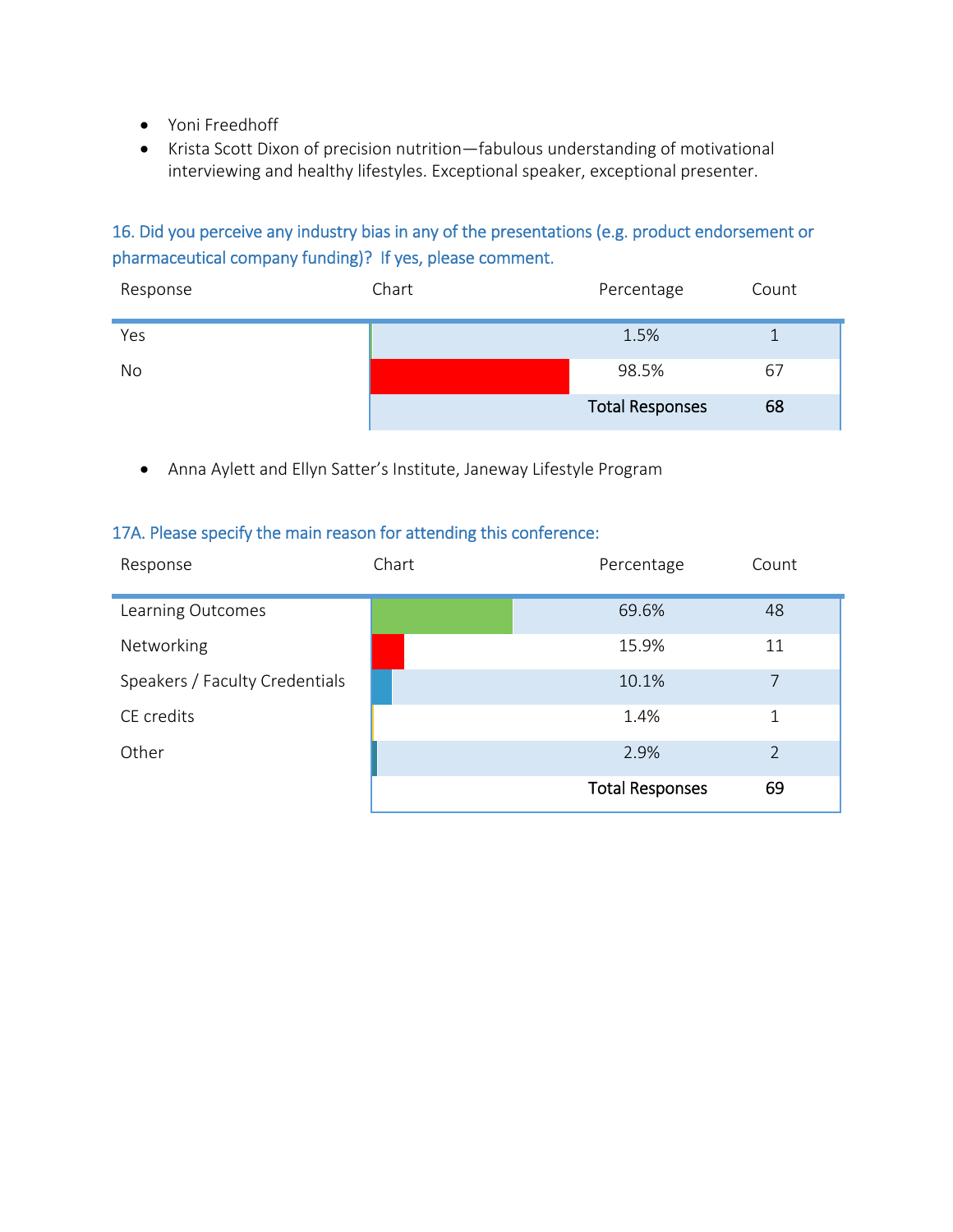17B. Please comment if the reason specified above was not fulfilled:

- Somewhat
- Stated earlier in this survey

18. Which continuing education credits do you require to maintain your license?

- None x7
- $\bullet$  RCPSC  $\times$ 7
- College of Family Physicians Mainpro credits x 2
- CFPC
- CRNM continuing competence
- Social work
- CDO doesn't require specific credits (however we do complete annual self-directed learning goals and objectives).
- Personal goals for provincial association, hours of learning for CDE.
- Nutrition and public health
- MOCOMP
- OPDQ
- I am required to source education opportunities that will allow me to meet my selfdirected learning goals each year - two goals each year. I need to find numerous and different modalities of education opportunities for the goals. My continuing education is submitted and reviewed each year by my provincial licensing body.

#### 19A. How might the format of this activity be improved in order to be most appropriate for the content presented? Select all that apply

| Response                                     | Chart | Percentage | Count |
|----------------------------------------------|-------|------------|-------|
| Format was appropriate; no changes<br>needed |       | 46.3%      | 31    |
| Add a hands-on instructional<br>component    |       | 26.9%      | 18    |
| Include more case-based<br>presentations     |       | 32.8%      | 22    |
| Schedule more time for Q and A               |       | 4.5%       | 3     |
| Increase interactivity with attendees        |       | 22.4%      | 15    |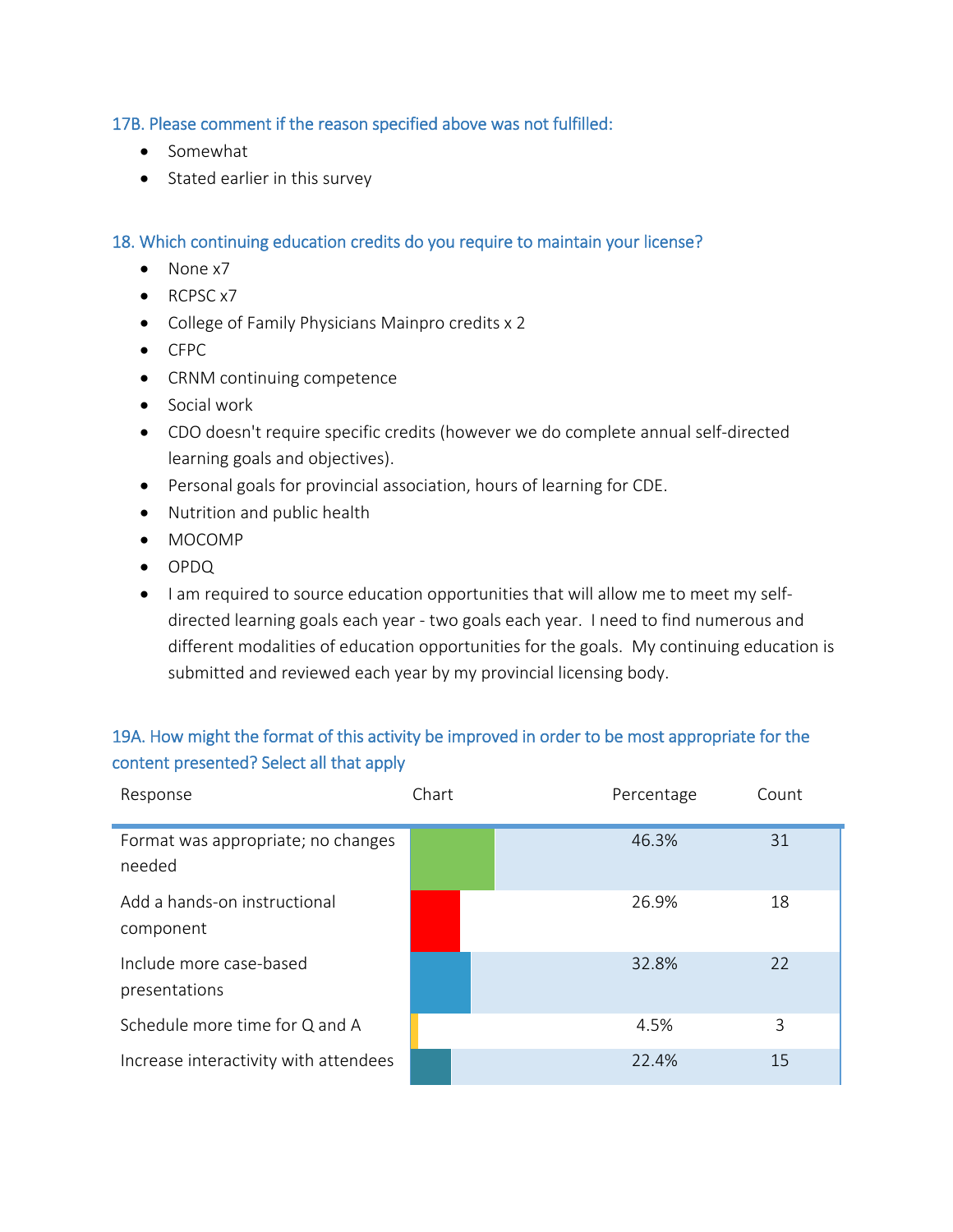| Add more breakouts                       | 20.9%                  | 14 |
|------------------------------------------|------------------------|----|
| Have less breakouts                      | 4.5%                   |    |
| Other or expand on your choice<br>above: | 9.0%                   | h  |
|                                          | <b>Total Responses</b> | 67 |

19B. How might the format of this activity be improved in order to be most appropriate for the content presented? Other or expand on your choice above

- Keep to the schedule to allow time for all presenters. Be more professional. Keep the warmth but be less nonchalant.
- More patient voices
- Would have appreciated handouts on site for those who didn't make the deadline for the initial booklet
- Small group discussions and sitting with other colleagues from public health, CHCs and Francophones could have been a good option to offer. It breaks the ice for discussions at breaks. 250 strangers can be overwhelming. Lunch with presenters could have also been a worthwhile activity to ask questions and have discussions in a somewhat structured but more informal way.
- I like hard copies of presentations to make notes as the lectures proceed. Old school I guess.
- Problem with breakouts is that you have to miss certain talks if they overlap.

| Response                      | Chart | Percentage             | Count |
|-------------------------------|-------|------------------------|-------|
| Received information by email |       | 42.6%                  | 29    |
| Website Link/Search           |       | 16.2%                  | 11    |
| Friend/Co-worker              |       | 42.6%                  | 29    |
| Other, Please explain:        |       | 2.9%                   | 2     |
|                               |       | <b>Total Responses</b> | 68    |

#### 20A. Where did you learn about this conference?

#### 20B. Where did you learn about this conference? (Other, Please explain:)

- Supervisor
- Canadian Pediatric Society annual conference